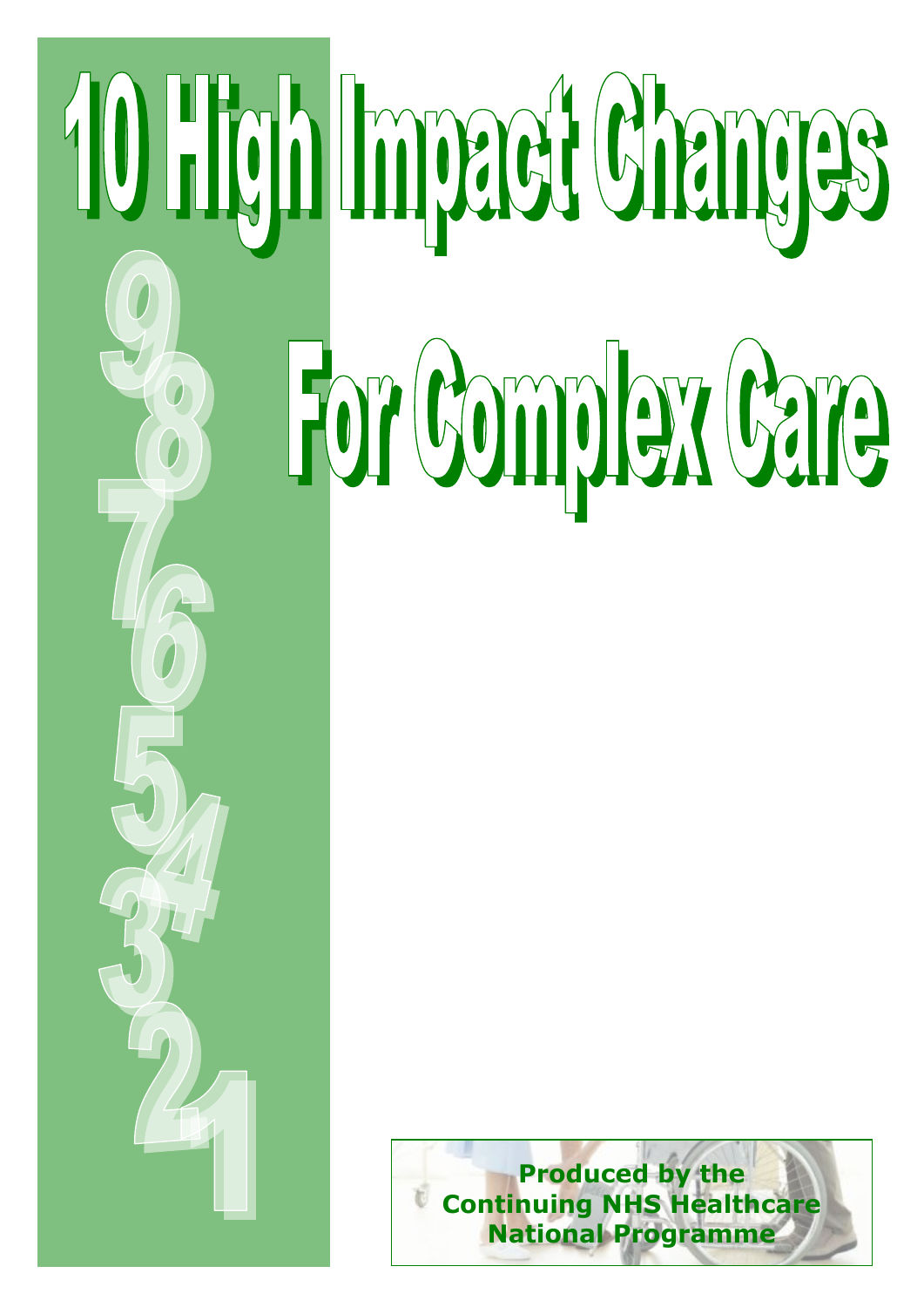# **Document Information**

| <b>Title</b>       | <b>10 High Impact Changes for Complex Care</b>                                                                                                                                                                                                                                                  |
|--------------------|-------------------------------------------------------------------------------------------------------------------------------------------------------------------------------------------------------------------------------------------------------------------------------------------------|
| <b>Date</b>        | September 2010                                                                                                                                                                                                                                                                                  |
| <b>Purpose</b>     | This document is a product of the Continuing NHS Healthcare<br>National Programme, outlining the principal areas of service<br>development and improvement identified.<br>The document is intended as a communication tool to raise<br>awareness of Complex Care, engage and support health and |
|                    | social care Practitioners and stimulate debate and action within<br>Local Health Boards and local government.                                                                                                                                                                                   |
| <b>Sponsor</b>     | Jan Williams<br><b>Chief Executive</b><br>Cardiff & Vale University Health Board                                                                                                                                                                                                                |
|                    | Rob Pickford<br>Director of Social Services Wales<br><b>Welsh Assembly Government</b>                                                                                                                                                                                                           |
|                    | Joint Chairs Continuing Healthcare National Programme                                                                                                                                                                                                                                           |
| <b>Attention</b>   | Local Health Boards within NHS Wales and Partner Organisations:<br>• Executive Directors responsible for Continuing Care<br>• Managers and Practitioners in Complex Care                                                                                                                        |
| <b>Further</b>     | <b>Gaynor Williams</b>                                                                                                                                                                                                                                                                          |
| <b>Information</b> | <b>Programme Director</b><br>Tel: 07891 099564                                                                                                                                                                                                                                                  |
|                    | Email: Gaynor. Williams@wales.nhs.uk                                                                                                                                                                                                                                                            |
|                    | <b>Matt Wyatt</b>                                                                                                                                                                                                                                                                               |
|                    | <b>Change Agent Team</b>                                                                                                                                                                                                                                                                        |
|                    | <b>NLIAH Innovations House</b><br><b>LLANHARAN CF72 9RP</b>                                                                                                                                                                                                                                     |
|                    | Tel: 01443 233333                                                                                                                                                                                                                                                                               |
|                    | Email: matt.wyatt@wales.nhs.uk                                                                                                                                                                                                                                                                  |
|                    |                                                                                                                                                                                                                                                                                                 |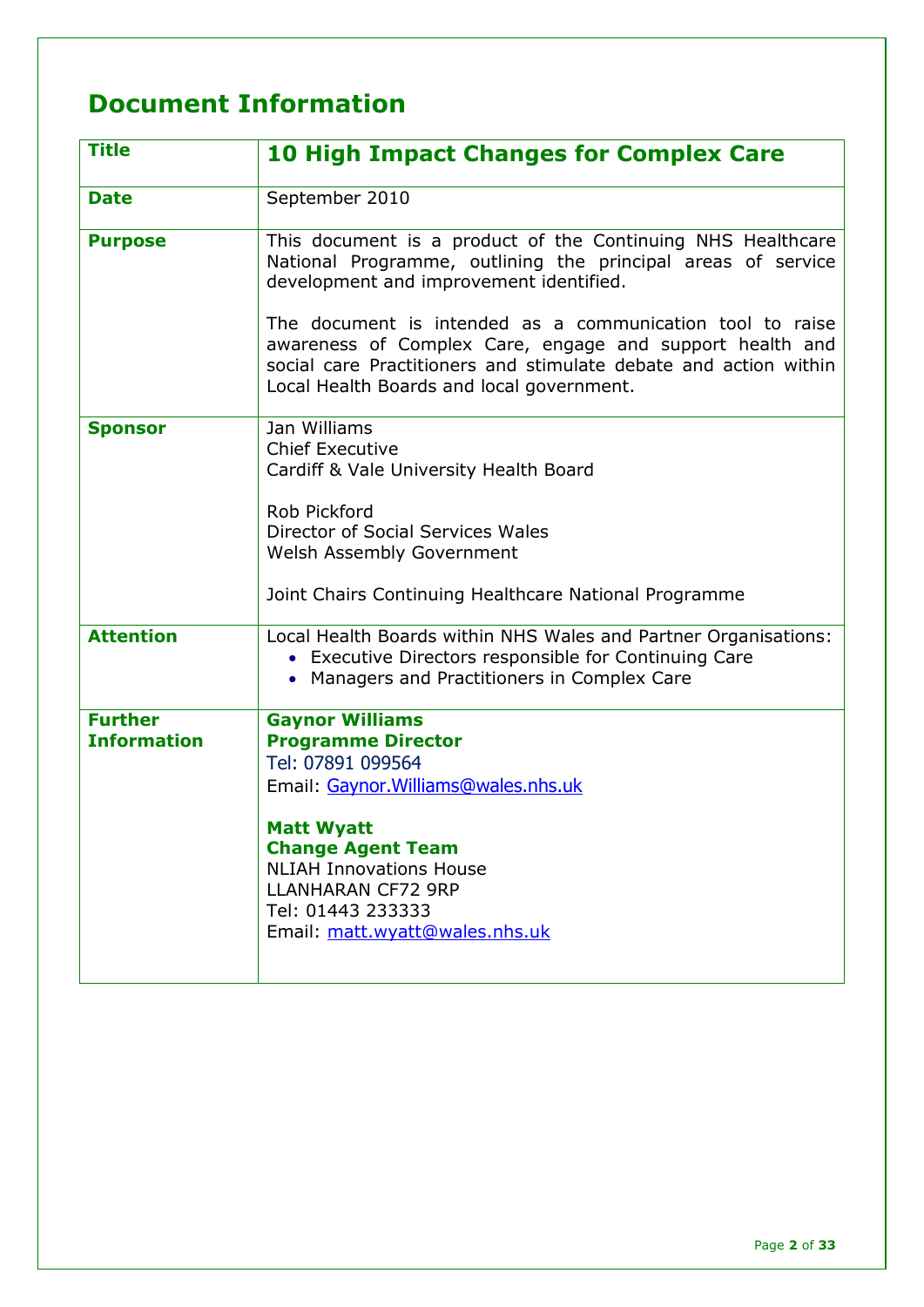## **Foreword**

The effective management of complex care needs has never been more relevant to the NHS and local government than it is today. The predicted growth in the older people's population of 33% by 2020 and the increasing numbers of children and young people with complex needs following serious illness or injury, coupled with the current challenging resource environment faced by statutory organisations, makes the need to ensure resources are used appropriately and effectively even more essential.

Utilising the principles from the 1000 Lives campaign of identifying, and minimising waste, harm and variation can play a key role in ensuring we continue to deliver high quality services for those in need.

Welsh Assembly Government policy reflects these challenges, and describes how the NHS local government, the independent and the third sector will need to work in partnership to deliver services that meet need in the most appropriate location. *Setting the Direction* and *Fulfilled lives, Supportive communities* recognise the need to further develop community based responses wherever appropriate, maintaining and supporting people within their usual residence/care setting. Evidence tells us that disrupting usual living arrangements for frail older people, such as, for example, by admission to hospital, or early admission to a care home is likely to mean reliance upon higher levels of care and more restrictive lifestyle for life.

The *10 High Impact Changes* identified in this guidance have been developed as the first product of the Continuing NHS Health Care National Programme. They are the result of health and social care practitioners working together to identify the main levers that help to support and maintain independent living, and manage those people with complex care needs in the most appropriate setting, responding to changing need promptly, and avoiding unnecessary and unplanned admissions to hospital or care home. They are person centred and evidence based, and reflect the main challenges that health and social care operational staff face on a regular basis. Some may sound obvious, but if these changes are implemented they will provide a solid foundation from which further actions to improve the management of complex care needs can be developed and delivered.

The changes are deliberately not linked to the location of care or to the organisation providing the care – they are actions that can be implemented in a range of locations and by a range of staff. The one exception to this is for Change 5 which refers to ensuring effective and responsive Hospital Discharge Planning arrangements. The underpinning aim of all the suggested changes is to promote independence, ensure people retain control of the service they receive, support community based responses to need wherever possible and appropriate, reduce inappropriate reliance on high levels of care need, and improve the service for those people who do have complex care needs. Collectively, these actions will help to maintain and maximise opportunities for independence for those most at risk of losing their independence.

Although developed as part of the Continuing NHS Health Care National Programme, the changes are proposed to improve the management of those with complex care needs, not just those whose needs indicate they require Continuing NHS Health Care. Improved management of those requiring complex care, along with the development of community based health and social care service models, will contribute to maintaining independent living arrangements and help to prevent the need for higher level services.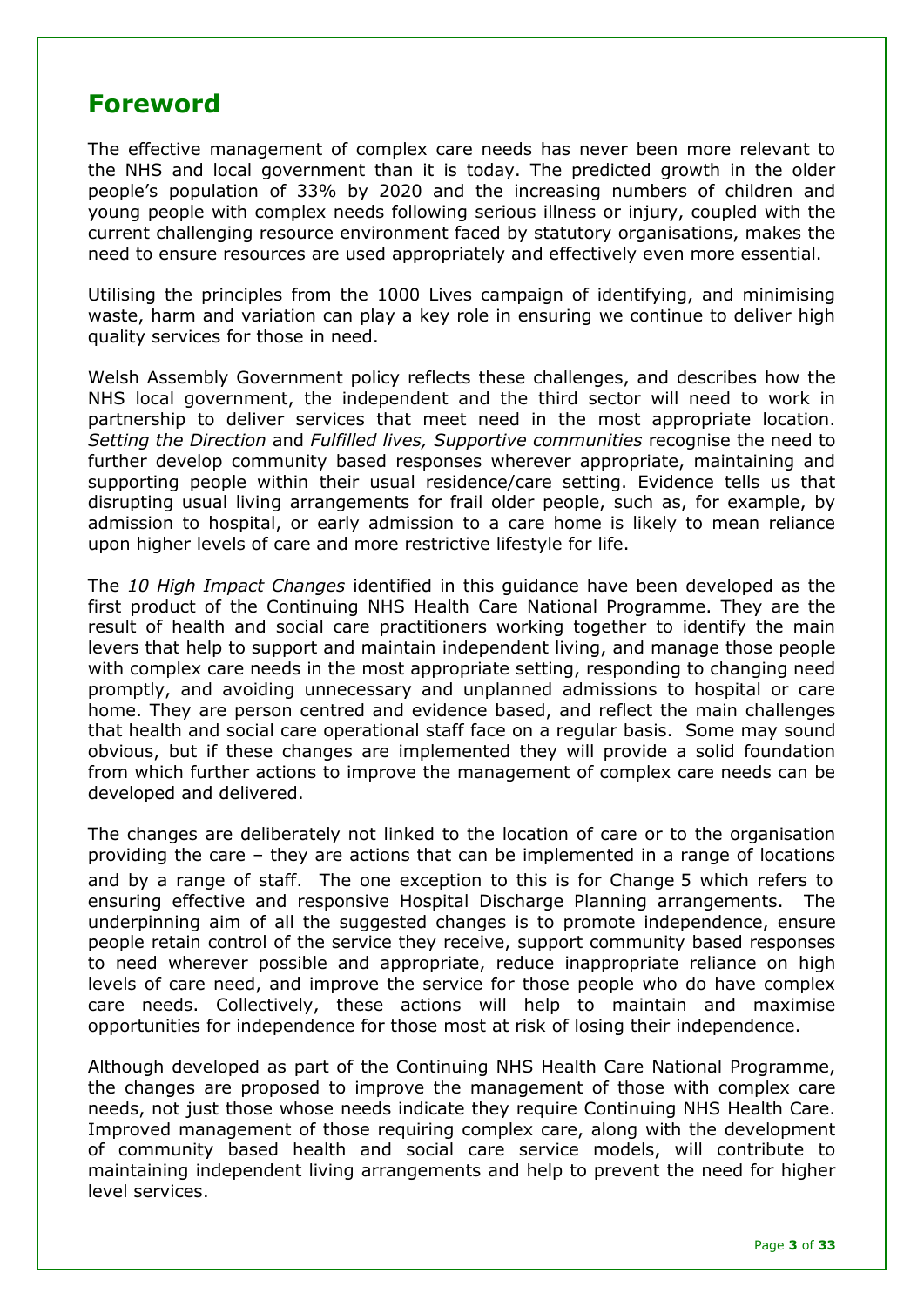The guide provides generic advice on the management of those with complex care needs. It does not reflect the best practice requirements for those with mental health needs - the Mental Health National Programme will address the specific requirements of people with mental illness, including those with dementia. Similarly, there is generic advice on longer term care management - specific guidance on Chronic Conditions Management will be issued via the National Programme.

The format used to set out the Changes within this guide has been adapted from that used by the *10 High Impact Changes for Service Improvement and Delivery* guide produced by the Modernisation Agency in 2004, but has been revised to complement the methodology and approach used for the *1000 Lives Plus* campaign. It supports consideration of complex care delivery from a person centred perspective, identifies the partnership approaches that are necessary in order to deliver effective care, and ensure positive outcomes for those people with complex needs that require multi agency care planning and service responses.

Our thanks go to those health and social care staff that provided comments, advice and guidance to the Programme Director during the development of this Guide.

Further products from the National Programme will provide the NHS and local government with tools to support increased efficiency, using opportunities to learn from each other and develop shared partnership approaches wherever possible. These further actions will build upon the changes set out within this guide – we recommend therefore that you consider how local services are positioned against the changes proposed, and develop approaches to address any gaps you may identify.

Jan Williams

 $2CGL$ 

**Jan Williams Rob Pickford University Health Board** 

**Chief Executive Director of Social Services Wales Cardiff & Vale Welsh Assembly Government** 

**Joint Programme Chairs Continuing NHS Health Care National Programme**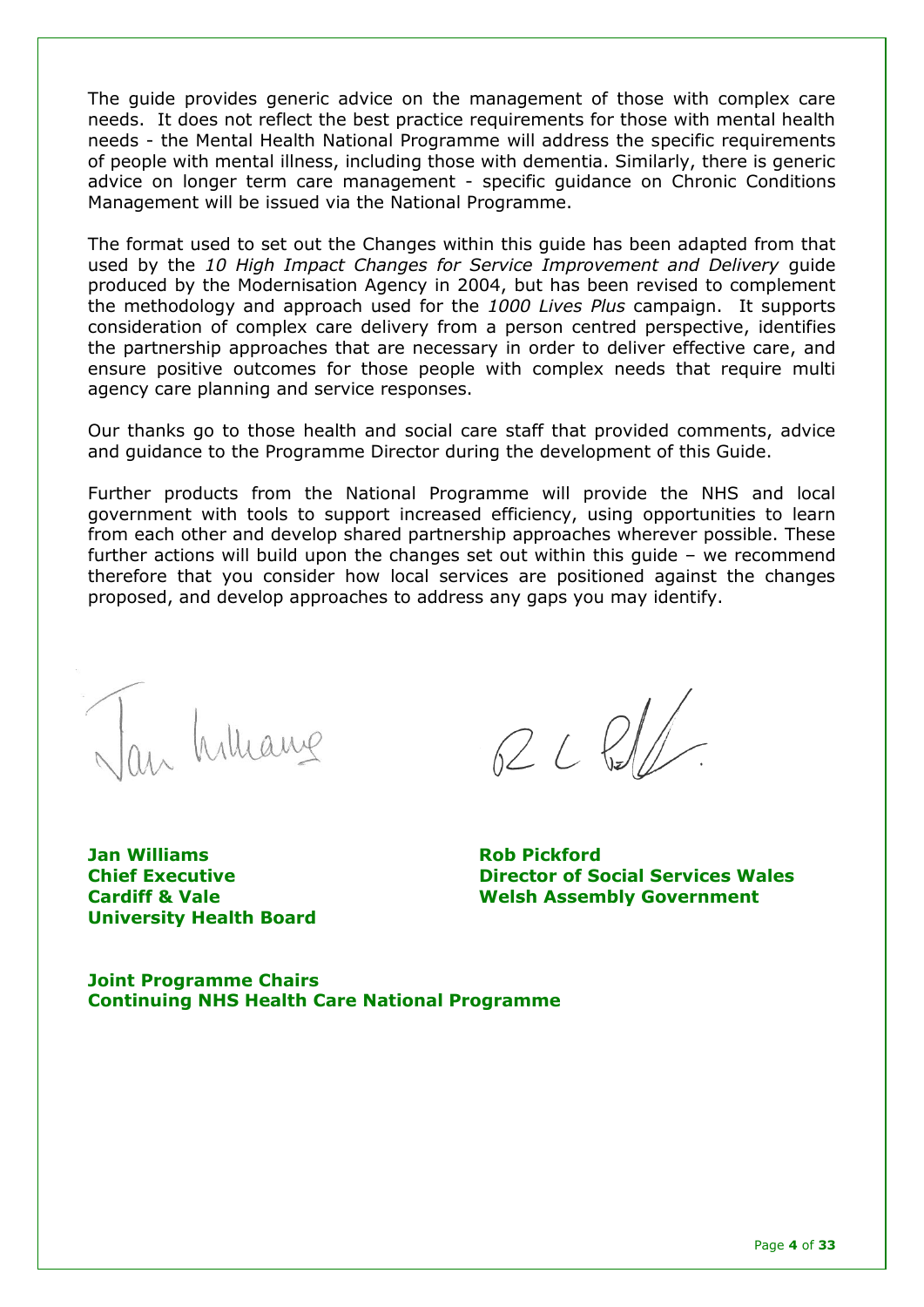# **10 High Impact Changes for Complex Care**

# **Contents**

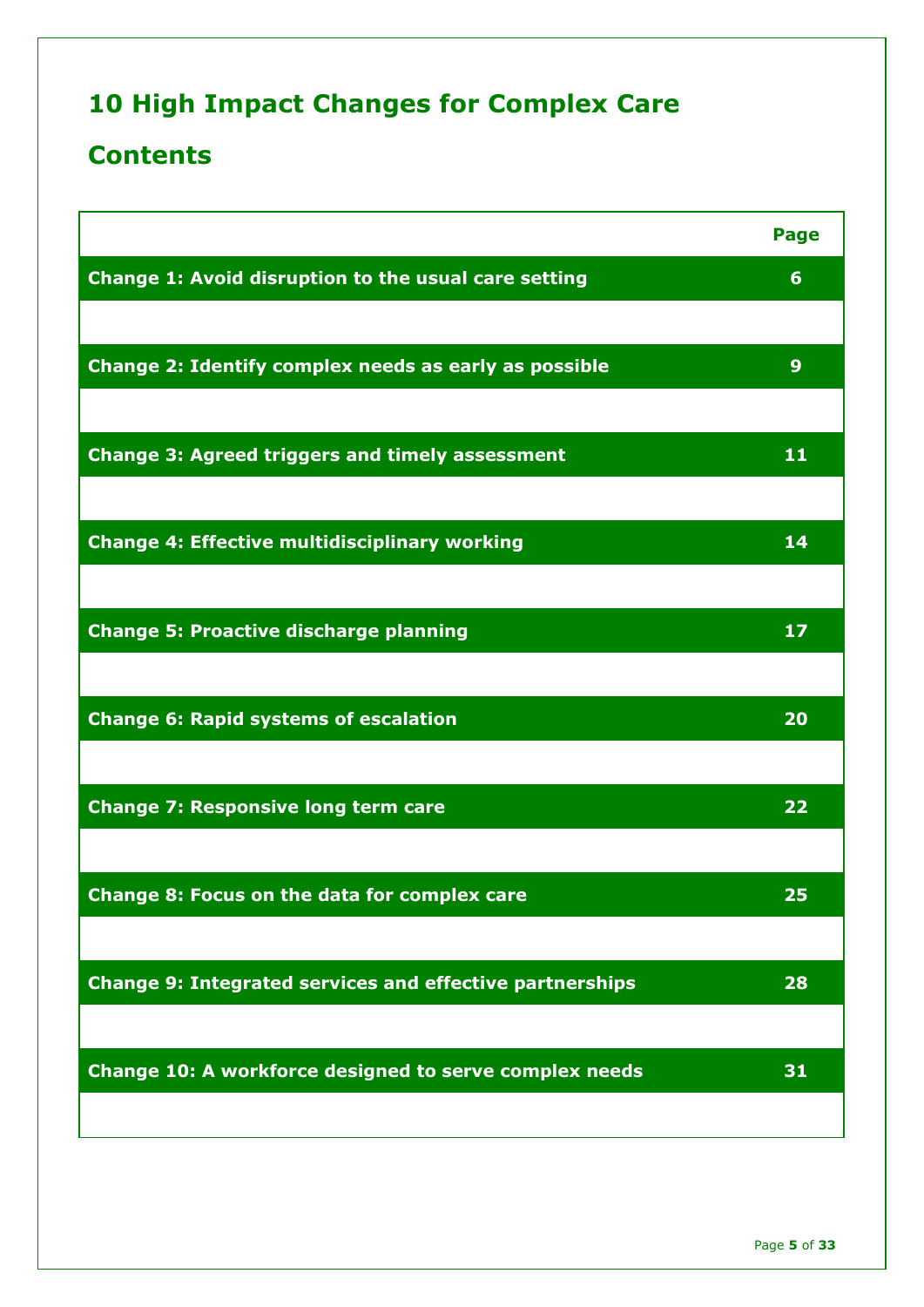# **High Impact Change 1:**

## **Avoid disruption to the usual care setting**

*We must utilise all opportunities to maintain independent living by promoting independence and maintaining people within their usual place of residence or care setting wherever possible.*

*Any disruption to the usual living and support arrangements can have a major impact on the need for care and support on a longer term basis. In those circumstances where admission to hospital is unavoidable, the default position when goal setting for discharge should always be to ensure people are able to return to their usual place of residence as soon as possible.*

- The overall aim must be to promote and maximise independence, and utilise all opportunities for promoting independent living. Evidence tells us that any disruption to usual living arrangements can have major impacts on an individual's need for care and support on a longer term basis.
- Informal carers and family often have a pivotal role in maintaining people within their usual residence. It is essential that there is consideration of their willingness and ability to undertake this support role, and, if so, the help they may need to do so.
- Access to high quality and timely information and advice is vital in enabling people to make informed choices and decisions about their future lifestyle and wellbeing.
- All options need to be considered that help to maintain a person within a community setting. In addition to social services, telecare and housing options, broader local authority responsibilities such as, for example, life long learning, community safety, and environmental health may have a role to play in supporting a person within the community and should be considered as part of the care planning process.
- Third sector support can be pivotal in supporting people within their own homes, both by providing direct support and also through providing advice and guidance, for example on accessing benefits.
- Admission to hospital can be a life changing event and, for vulnerable groups, can lead to a loss of independence and greater reliance on support from a range of services. In those circumstances where admission is unavoidable, then discharge planning processes that identify potentially complex discharge requirements early, actively involve relatives, carers and community and social care staff involved in the usual care arrangements must be put in place as soon as possible. Wherever possible community based resources e.g. Intermediate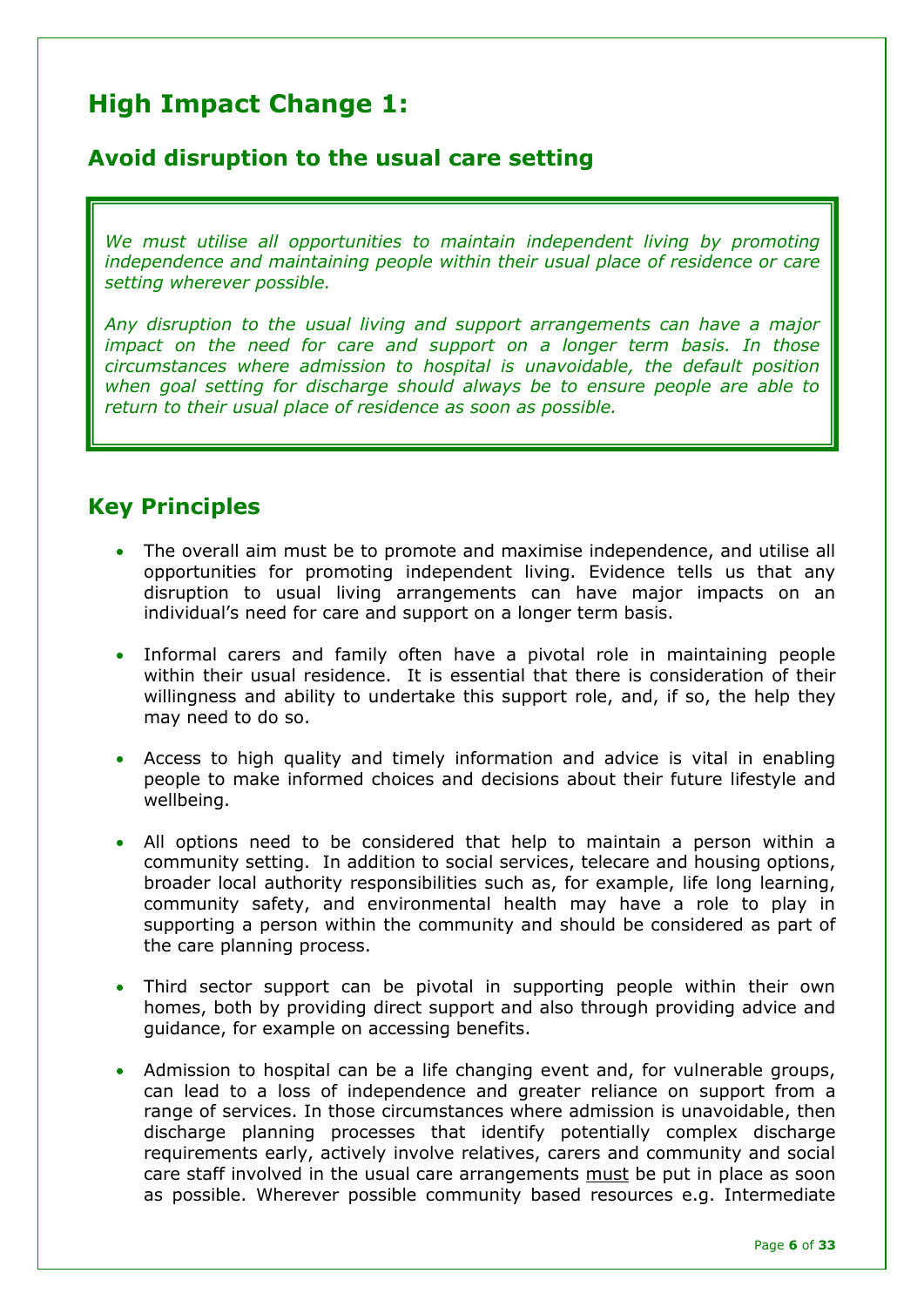Care should be used to deliver care close to home and prevent unavoidable admission to hospital.

- The discharge process must be actively managed to ensure there are no delays during a stay in hospital. Do not prejudge or assume outcomes – many people if assessed when acutely unwell will have high levels of need identified.
- Effective arrangements are in place between and within organisations to ensure that all necessary members of the multi disciplinary team are accessible irrespective of care setting.
- Escalation should not mean inappropriate admission to secondary care community based escalation processes based upon timely responses to change in need, can maintain people within their usual place of residence.

# **The Benefits**

| <b>Reducing Waste:</b>                                                                                                                                                                                                                                                                                                        | <b>User Experience:</b>                                                                                                                                                                                                                                                                                                                     |
|-------------------------------------------------------------------------------------------------------------------------------------------------------------------------------------------------------------------------------------------------------------------------------------------------------------------------------|---------------------------------------------------------------------------------------------------------------------------------------------------------------------------------------------------------------------------------------------------------------------------------------------------------------------------------------------|
| Avoids inappropriate admissions to<br>hospital or care homes.<br>Provides services in the least<br>invasive setting.<br>Maintains people within their usual<br>place of residence.<br>Reduced demand for beds,<br>improved efficiency.<br>Fewer delayed transfers of care.                                                    | Avoids disruption to usual living<br>arrangements.<br>Maintains relationship with primary<br>and community team.<br>Promotes continuity of care and<br>relationships with health and social<br>care staff within usual care setting.<br>Reduces fear of losing<br>independence.                                                             |
| <b>Reducing Harm:</b>                                                                                                                                                                                                                                                                                                         | <b>Reducing Variation:</b>                                                                                                                                                                                                                                                                                                                  |
| Avoiding unnecessary admissions<br>reduces potential for threats to<br>independence.<br>Removes risks associated with in<br>patient stay.<br>Supports ability to shift resources<br>towards community care.<br>Staff providing care have long term<br>view of the person, as opposed to<br>acute episode of care in hospital. | More<br>consistent<br>approach<br>to<br>service delivery.<br>Fewer complex discharge issues to<br>resolve.<br>Reduced demand for beds - better<br>able to manage flow.<br>Supports shift in service provision<br>into primary and community care<br>settings - able to receive care in<br>setting<br>wherever<br>usual<br>care<br>possible. |

# **Key Actions**

In line with *Setting the Direction*:

 Map current health and social care services that maintain independence and support people in their own homes, linked to the National Service Framework for Older People.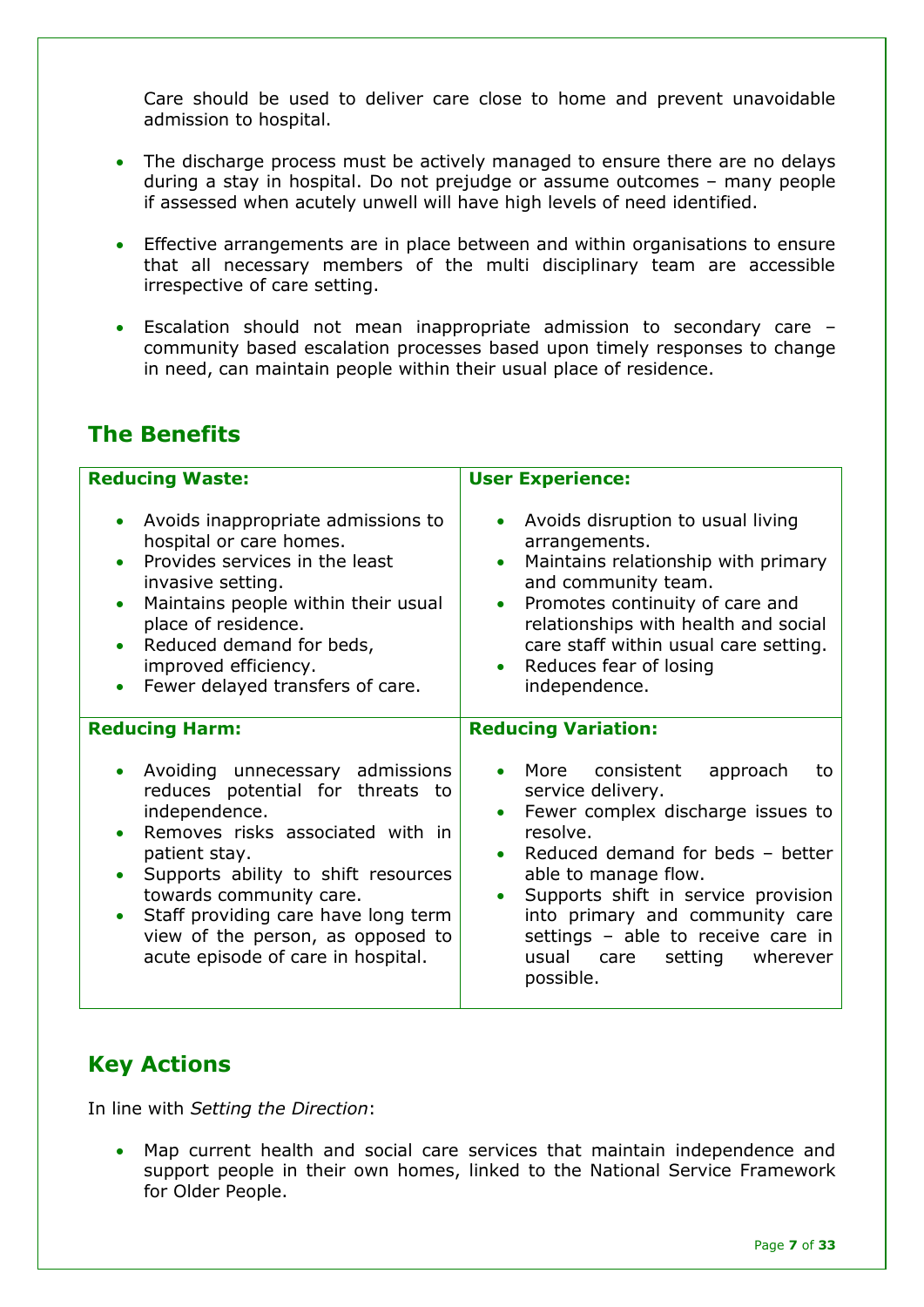- Identify gaps in services or service cover that are preventing increased community based support.
- Develop triggers to identify those at risk of losing independence.
- Focus preventative action on those areas of the population at most risk e.g. the most frail.
- Always consider and use opportunities for rehabilitation and reablement, and do not assess for longer term care whilst still in an acute setting – especially consideration of the need for residential care.
- On a partnership basis plan how to manage and address service gaps.
- If admitted, ensure community in reach approach is in place to discharge people back to community setting as soon as appropriate.
- Develop community escalation processes that can respond to and accommodate changes in need without defaulting to secondary care/residential care admission.

# **Potential Impact**

If this High Impact Change were implemented it is estimated that:

- There would be fewer admissions to hospital
- Significant in patient bed capacity could be released
- Outcomes would be better, with less people requiring residential care services.

# **Outcome Indicators**

The suggested outcome indicators for this change are:

- % of people admitted from their own home/usual place of residence who are discharged back to the same location.
- Number of people receiving community health services and social care services in their own home.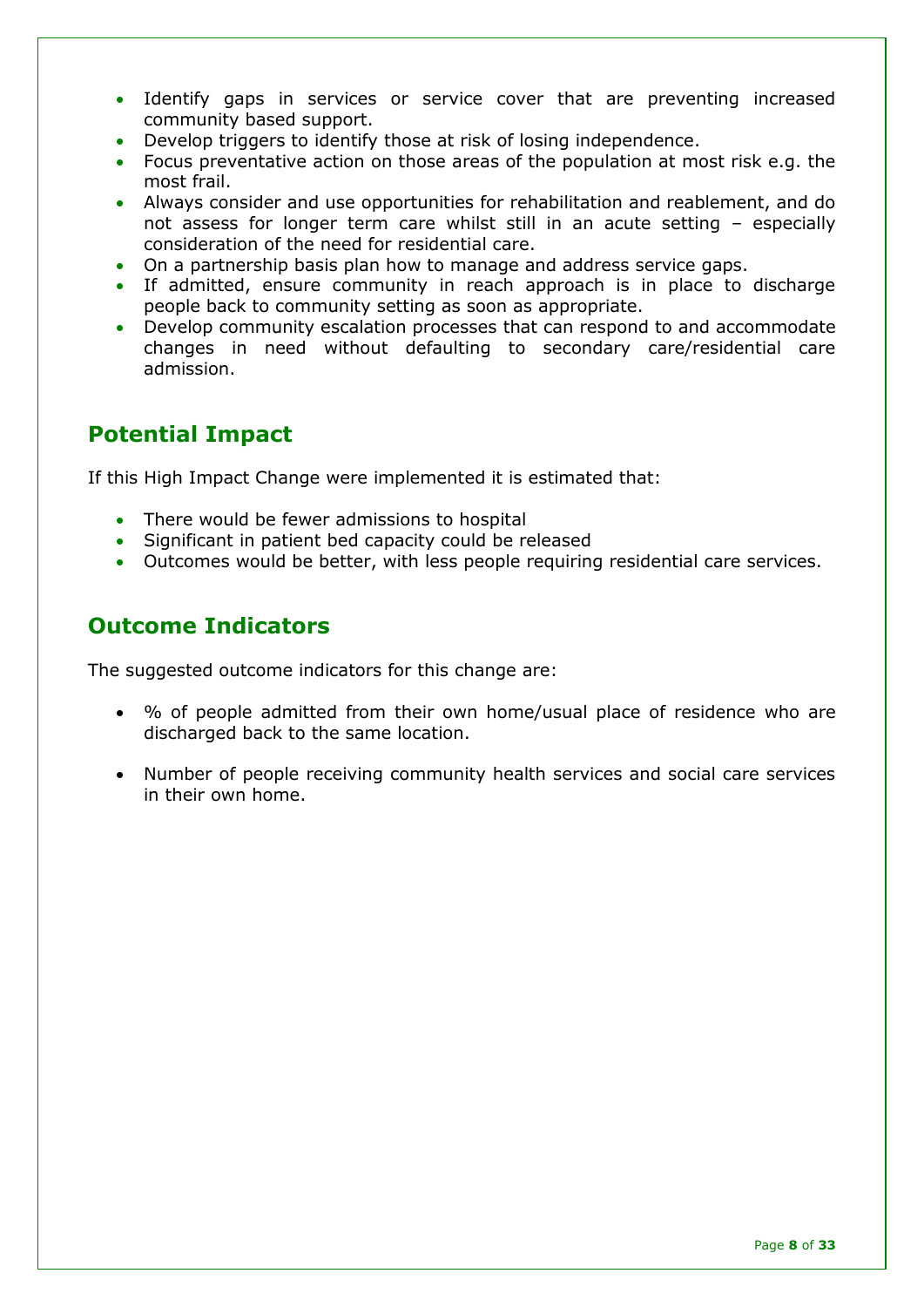# **High Impact Change 2**

#### **Identify complex needs as early as possible**

*Irrespective of location, we must identify those people who are likely to have complex longer term care needs and ensure that an initial care plan is in place within 48 hours that sets goals related to next stage of care. The care plan must not be limited to clinical needs, but should develop into a comprehensive reflection of the person's current and longer term needs.*

- Tools and techniques are available within *Passing the Baton* that support the early identification of likely complex care requirements. Using these tools will support a more proactive approach to the management of ongoing complex care needs. The *Simplicity Matrix* will support early identification of complexity, and repeating the process at intervals will help to provide a consistent assessment of complexity, and any changes to that status.
- Early identification of complex needs supports more effective care planning, reducing the risk of delays in putting services that will meet need in place. The earlier complexity is identified, the greater the opportunities to manage and plan for better outcomes.
- All those who are involved in a person's care on a long term basis, including family carers, should be included in the care planning process. If complexity is identified as part of a hospital stay, it is essential that community based staff that have been engaged with the person on a longer term basis are identified as key stakeholders and included in the care planning process at the earliest opportunity. This should include independent sector domiciliary care providers as appropriate.
- A care plan engaging all partners should be put in place without delay. This will require full access to, and a prompt response from, appropriate members of the multidisciplinary team, irrespective of location, and a positive approach to risk management.
- Senior level awareness of the level of complexity will provide Board level assurance that organisations focus on appropriate and timely assessment and thus prevent delays. Effective and responsive escalation processes need to be in place across community and hospital settings to ensure appropriate response to address "sticking points", and to flag potential risks to independence.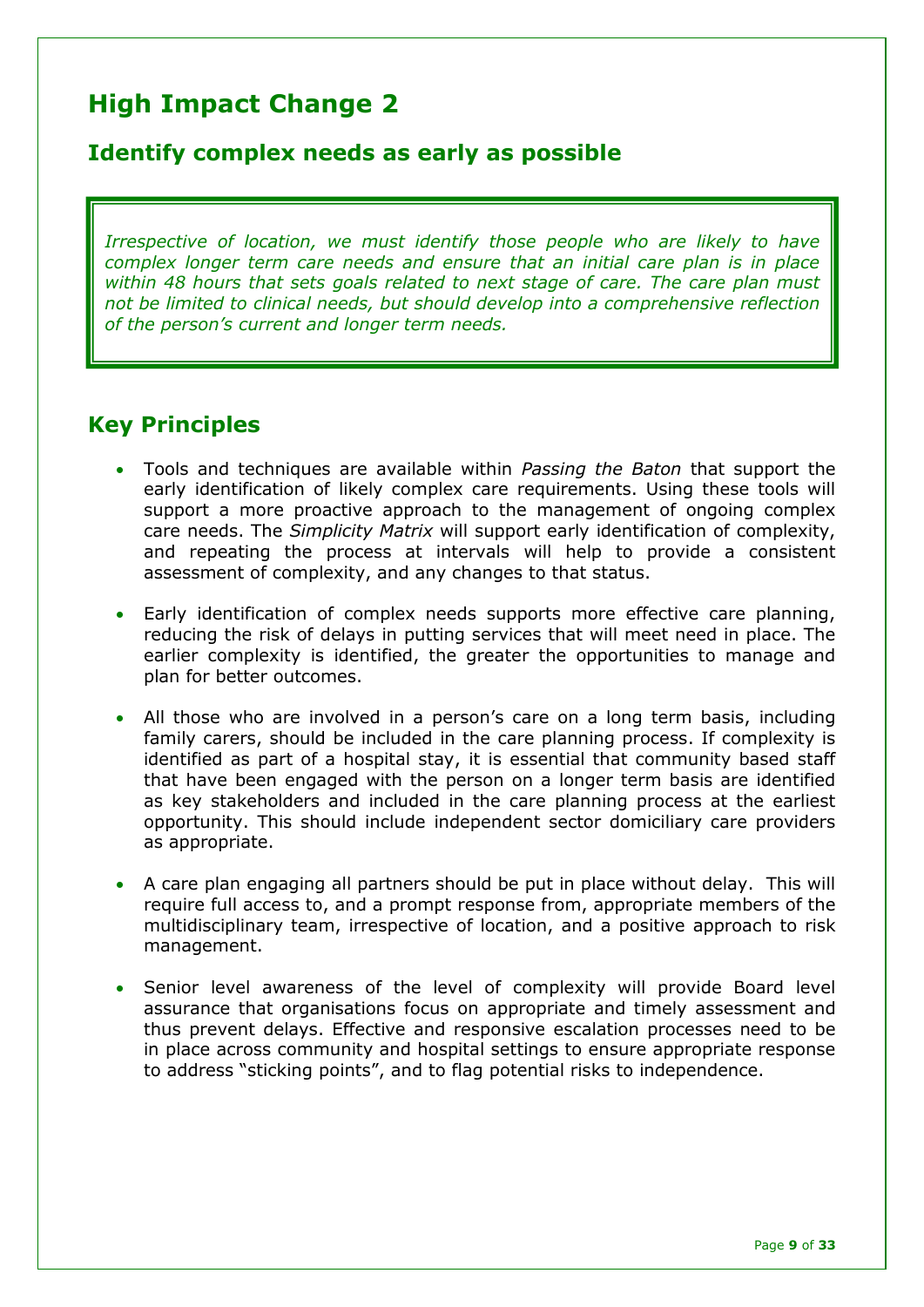# **The Benefits**

| <b>Reducing Waste:</b>               | <b>User Experience:</b>             |
|--------------------------------------|-------------------------------------|
| Early identification of complex need | Care needs will be identified and   |
| will avoid delays and ensure more    | met without delay.                  |
| effective use of resources.          | Supports targeted interventions.    |
| Reduced costs.                       | $\bullet$                           |
| Earlier management of complexity     | Allows for a focused response that  |
| $\bullet$                            | $\bullet$                           |
| ensures prompt responses to          | treats people as individuals rather |
| changes in need.                     | than delivering fragmented care.    |
| <b>Reducing Harm:</b>                | <b>Reducing Variation:</b>          |
| Reduced delays in delivering         | Early identification of complex     |
| appropriate services and models of   | needs will improve management of    |
| care, less risk of inappropriate     | the care pathway.                   |
| care.                                | Ensures complex care is identified  |
| Improved outcomes based upon         | $\bullet$                           |
| focused interventions.               | and managed in a consistent way.    |
| Raises awareness of levels of        | Consistent and planned responses    |
| complexity.                          | to assessed need.                   |

# **Key Actions**

- Using tools within *Passing the Baton* identify likely complexity as soon as possible.
- Ensure effective communication so that service models support prompt and effective responses to the identification of complexity.
- Develop outcome focused and timely care plans that reflect long term needs and care planning in addition to presenting needs.
- Focus expertise of complex care practitioners on those identified as having complex care needs.
- Work with partner organisations to maintain within usual care setting wherever possible, and provide information and support to family and carers.
- Ensure escalation processes are in place to highlight any problems that challenge independence.

# **Potential Impacts**

Implementing early identification of complexity could:

- Reduce delays in providing appropriate responses.
- Enhance the approach to complex care assessment.
- Support clear pathways that allow for early access to appropriate expertise.

#### **Outcome Indicator**

The suggested outcome indicator for this change is:

• Proportion of assessments carried out within timeframe.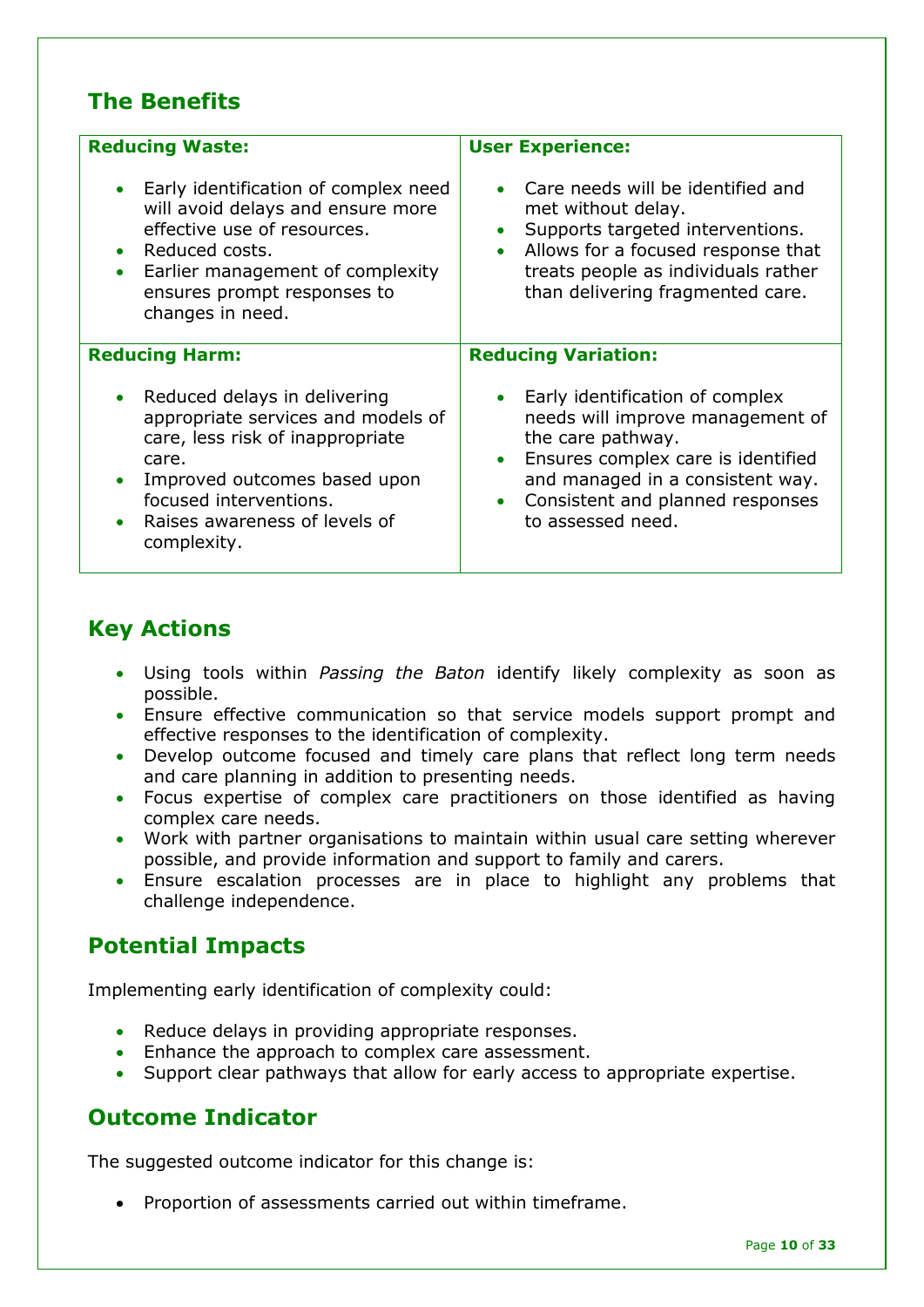# **High Impact Change 3:**

#### **Agreed triggers and timely assessment**

*We must get the timing right and not assess for longer term care needs when the person is at their lowest ebb or acutely unwell. Assessments at this point are likely to evidence high levels of care need that are reflective of the person's needs at this point in time, rather than a holistic assessment of need that supports future care planning.*

*We must agree and implement triggers that will identify changing needs and prompt a timely assessment and review. Accurate assessment requires expertise which is developed over time, based upon knowledge, skills, experience and training. Multiagency assessment requires an understanding of, and respect for, the different approaches and perspectives between disciplines and organisations.*

- A properly co-ordinated assessment process captures current active needs, and longer term, well managed needs. Together, these provide a well rounded and robust assessment of an individuals overall needs that will support health and social care agencies to decide how best those needs can be met, through a care planning process.
- Unified assessment (UA) is the fundamental process that will support the provision of an effective assessment process that draws on the contributions of all relevant parties and supports the creation of effective solutions and positive user outcomes. This should include the individual concerned, and their relatives and/or carers where appropriate. Ensure the individual is fully informed of the purpose of the assessment and how the process will be conducted. Any concerns regarding capacity and consent should be managed through each organisations policy and procedures.
- Within the principles of UA, ensure a person centred approach to managing care, ensuring the service user is at the centre of the whole process. Completion of the "carer domain" is important in establishing what role the carer plays in supporting the individual, and if they are willing to continue to do so.
- Assessment should be proportionate to a person's needs, and be delivered by statutory agencies working together to reduce duplication and combine skills.
- Assessment is conducted based upon need and not availability of services.
- Understanding when to assess a person's longer term care needs requires expert judgement. Conducting an assessment too soon may mean that care planning is based upon an inaccurate assessment of need over time, and may result in inappropriately high levels of identified need.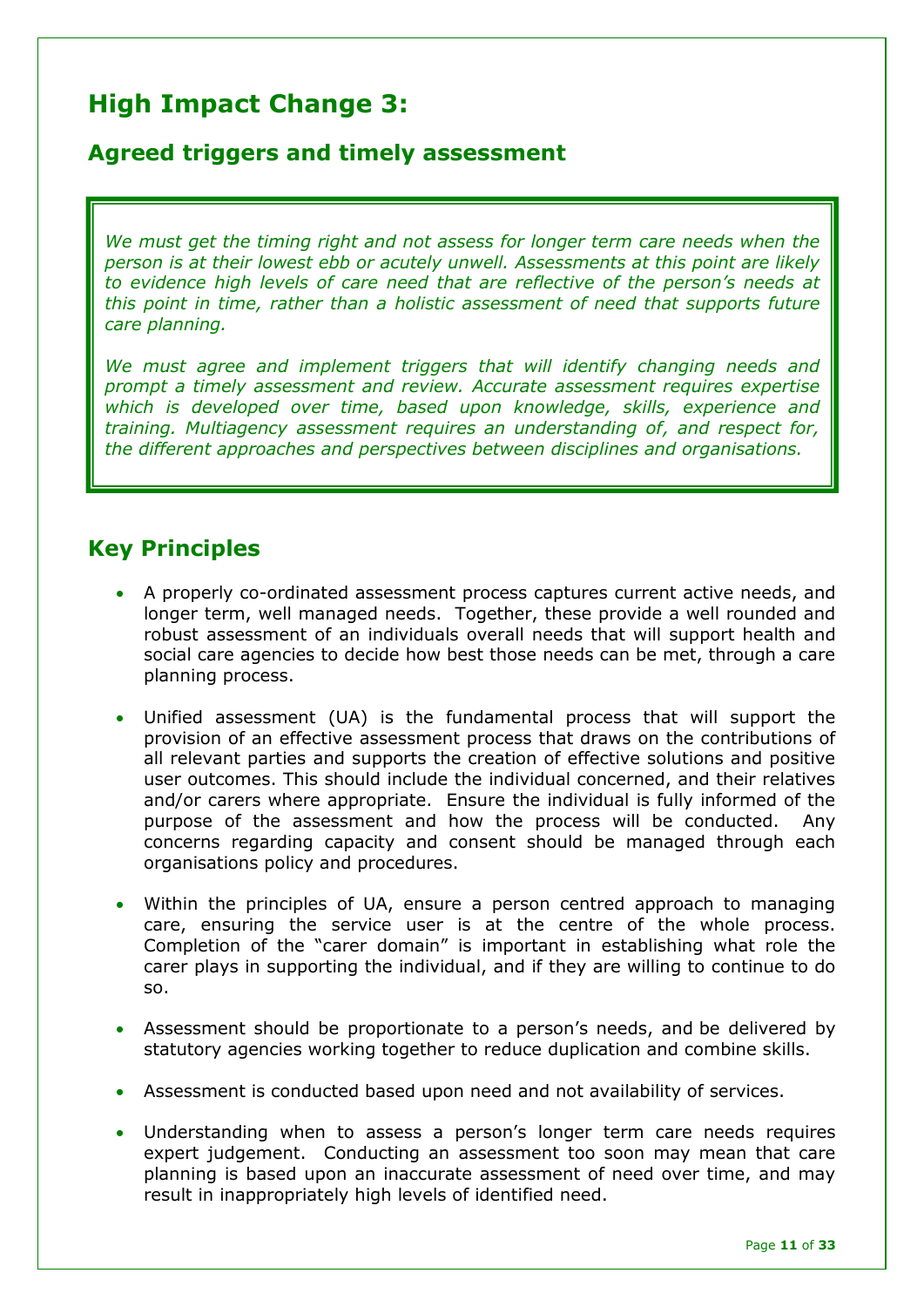- Triggers can be developed that will identify likely complexity and support early and active intervention.
- Decisions on longer term care needs should not be made whilst a person is acutely ill. Decisions made at this point are more likely to identify high levels of care need that may form the basis for inappropriate and risk averse decisions on longer term care requirements.
- Only in exceptional circumstances should a person be assessed as requiring ongoing care within a care home whilst still receiving acute in-patient care. All opportunities for recovery and rehabilitation, including reablement in their own home, should be considered prior to such decisions being made.
- Having a range of community based care models will reduce the likelihood of residential care options.

## **The Benefits**

| <b>Reducing Waste:</b>                                                                                                                                                                                                                                                                                                                                                   | <b>User Experience:</b>                                                                                                                                                                                                                                                                                                                                         |
|--------------------------------------------------------------------------------------------------------------------------------------------------------------------------------------------------------------------------------------------------------------------------------------------------------------------------------------------------------------------------|-----------------------------------------------------------------------------------------------------------------------------------------------------------------------------------------------------------------------------------------------------------------------------------------------------------------------------------------------------------------|
| Reduction in inappropriate demand<br>$\bullet$<br>for high level services.<br>Focused access to expertise, based<br>$\bullet$<br>upon clear triggers, applied at the<br>right time.<br>Reduction in admission to<br>residential care following an<br>episode of acute illness.<br>Reductions in inappropriate<br>$\bullet$<br>referrals.<br>Reduction in acute bed days. | Appropriate services delivered<br>without delay.<br>Increased access to community<br>based models of service delivery.<br>Access to focused expertise to<br>meet assessed need.<br>Ensures holistic assessment of<br>need.                                                                                                                                      |
| <b>Reducing Harm:</b>                                                                                                                                                                                                                                                                                                                                                    | <b>Reducing Variation:</b>                                                                                                                                                                                                                                                                                                                                      |
| Provides clarity of purpose and<br>structure for complex care delivery.<br>Development of community based<br>$\bullet$<br>service options.<br>If in hospital reduces length of<br>stay.<br>If in community reduces risk of<br>increased dependency through<br>inappropriate response.                                                                                    | Provides clarity on service models<br>and approach to complex care<br>assessment.<br>Supports clear and explicit service<br>models and responses.<br>Encourages better and more<br>focused use of expertise, reduced<br>levels of inappropriate referral.<br>More timely access to services for<br>those whose level of assessed need<br>indicates is required. |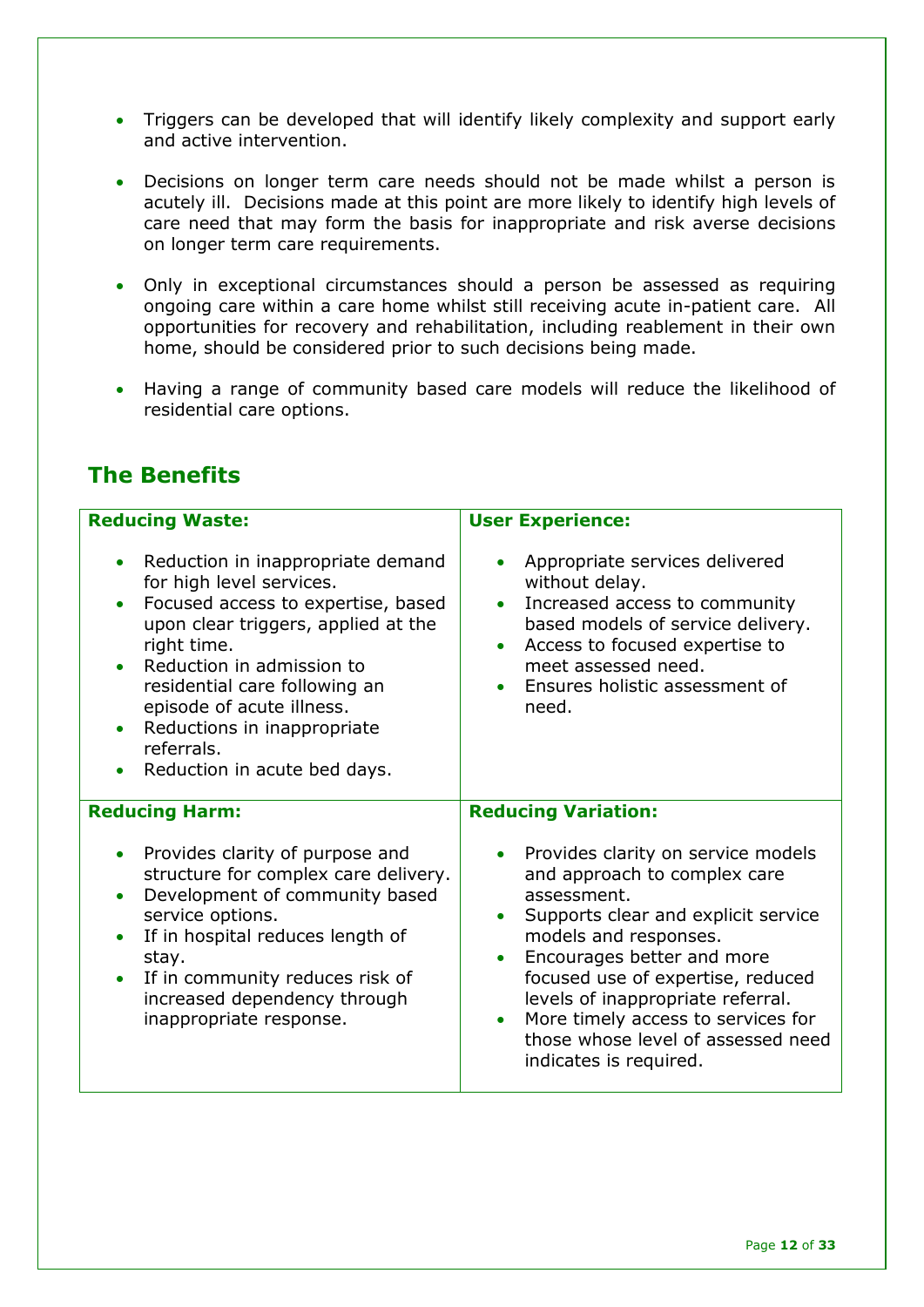# **Key Actions**

- Ensure interventions are available in least invasive setting.
- Develop systems and processes across organisations to ensure assessments are undertaken at the right stage of recovery, in order to properly identify longer term care requirements.
- Ensure opportunities for reablement and rehabilitation are considered and available across a range of settings.
- Ensure triggers that identify likely complexity, and changes in need, are in place and utilised, with timely access to expertise appropriate to need.
- Develop service models that can respond to and meet assessed need. Wherever possible, such models should be community based.

## **Potential Impacts**

Implementing timely assessment based upon triggers will help to:

- Ensure expertise is available appropriate to need.
- Support timely responses and reduce delays and the risk of people "sticking" within the whole system, impacting upon outcomes.
- Reduce inappropriate referrals and demands for services.
- Support community based models of care.

# **Outcome Indicators**

The suggested outcome indicators for this change are:

- Triggers are developed and implemented within care plans that identify changes in need.
- Proportion of people with a care plan in place that defines outcomes and goals.
- Proportion of people in hospital with complex care needs with a length of stay in excess of 20 days.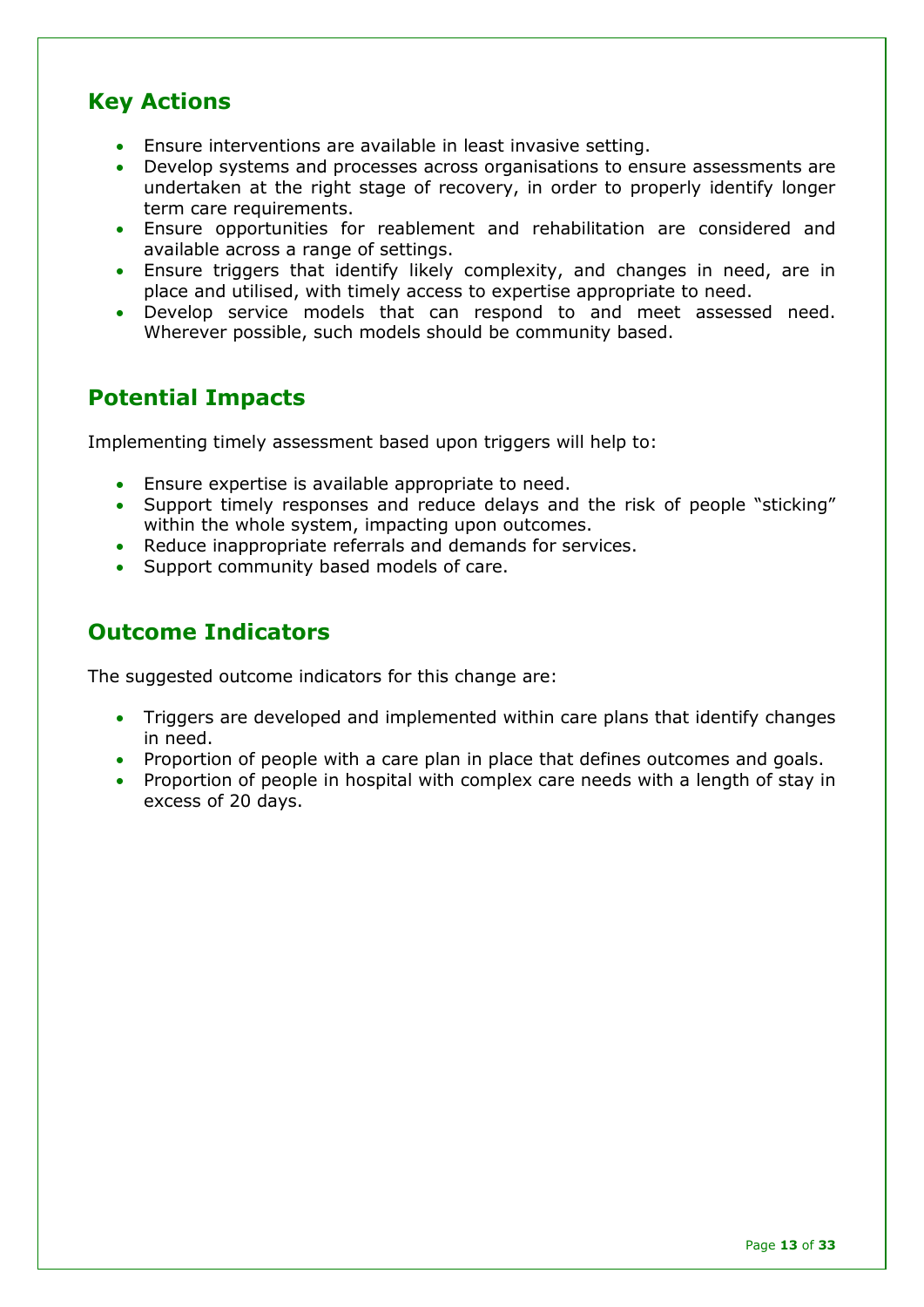# **High Impact Change 4**

#### **Effective multidisciplinary team working**

*Multidisciplinary working is the foundation of effective complex care and must be supported and developed. It is not just the reserve of formal team meetings, it is fundamental to the day to day planning and delivery of services at the frontline.*

*We must ensure that multidisciplinary teams, across every care setting are able to operate and communicate effectively and efficiently and there is a clear and shared understanding of the roles and responsibilities of everyone involved.*

- The multidisciplinary team (MDT) is fundamental to the effective management of complex care. The MDT approach provides a co-ordinated and comprehensive approach that will identify and respond to need.
- There is no set composition for an MDT the membership will vary, depending on individual circumstances, and should include the necessary expertise to manage a persons needs, but as a minimum the MDT should comprise a social worker and a health professional. Knowing who to include within the MDT and what skills they will bring are key to effective MDT working.
- Effective MDT working requires an investment of time and effort in order to understand and respect the different approaches and methods in place between professional groups and across organisational barriers. Time invested in clarifying roles, responsibilities and accountabilities within the team will ensure effective and robust assessments that will support consideration of future care requirements.
- Ensure there is an effective and robust process in place to capture and share the information considered, the conclusions reached, and the basis upon which decisions on future care needs and goals are set. It is important to ensure that evidence of the process is captured and maintained.
- Specific skills are required to effectively manage a MDT meeting or a case conference. Again, time spent in ensuring that professionals and clinicians understand their responsibilities and have a process in place to capture decision making is essential.
- Ensure those people involved in meeting need within the usual care setting/place of residence, including family/carers, are included as key members of the MDT. If a person is undergoing MDT assessment in a hospital, the team should always seek to include any health or social care staff involved with providing care in usual care setting. This will help to ensure the potential for the person to return to their usual care setting is fully explored, and risks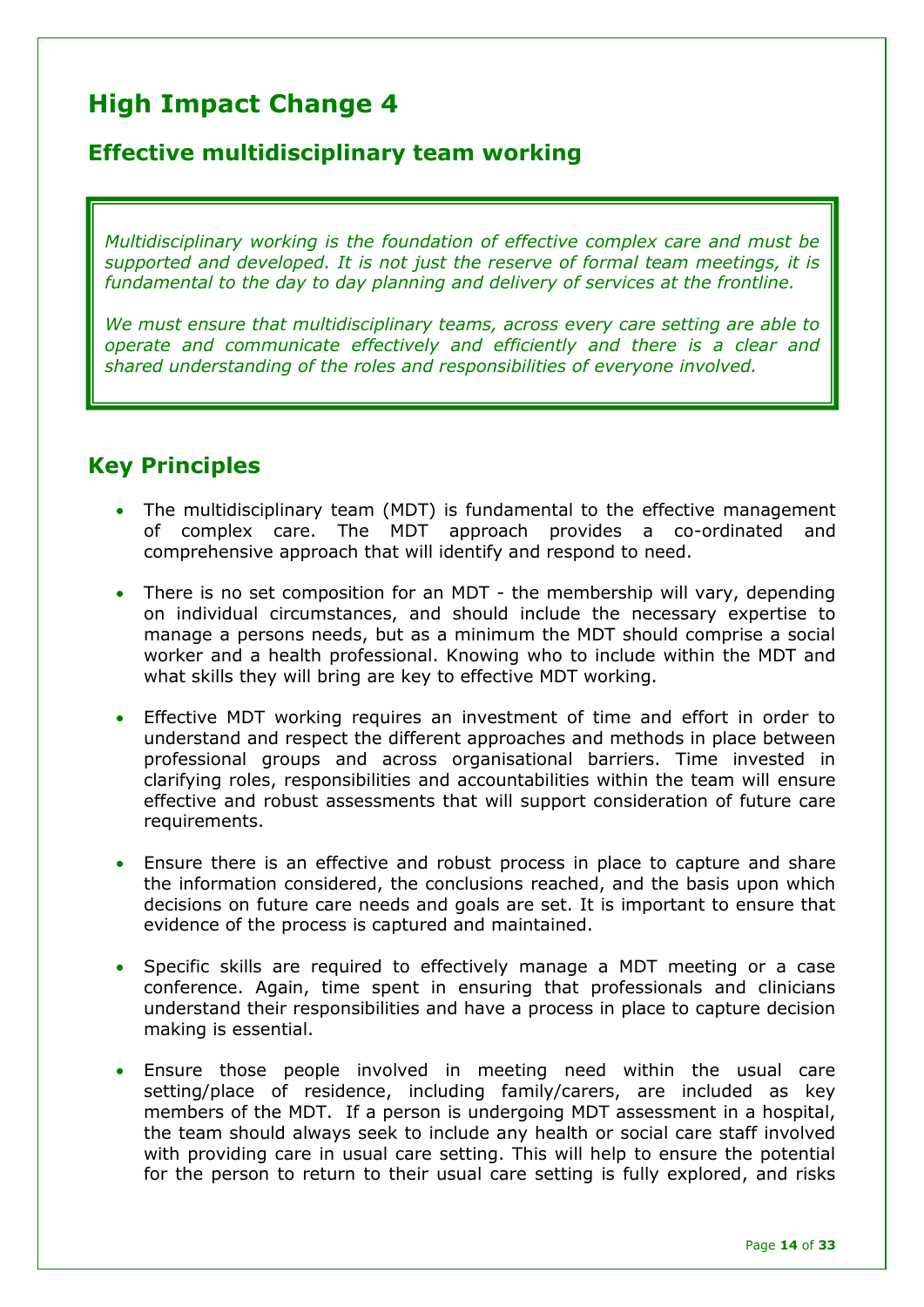are properly identified and managed. Care co-ordination should be in place to support users and informal carers throughout the process.

# **The Benefits**

| <b>Reducing Waste:</b>                                                                                                                                                                                                                                                                             | <b>User Experience:</b>                                                                                                                                                                                                                                                                                                                                            |
|----------------------------------------------------------------------------------------------------------------------------------------------------------------------------------------------------------------------------------------------------------------------------------------------------|--------------------------------------------------------------------------------------------------------------------------------------------------------------------------------------------------------------------------------------------------------------------------------------------------------------------------------------------------------------------|
| Active management reduces length<br>of stay.<br>Improves efficiency.<br>Reduction in acute bed days.<br>$\bullet$<br>Improved flow through hospitals.<br>More effective use of<br>multidisciplinary expertise.                                                                                     | Ensures expertise is available to<br>identify need and plan how best to<br>meet need in a range of settings.<br>Staff involved with usual care and<br>support arrangements are included<br>to ensure continuity and that the<br>potential to return to usual care<br>setting/place of residence is fully<br>considered.                                            |
| <b>Reducing Harm:</b>                                                                                                                                                                                                                                                                              | <b>Reducing Variation:</b>                                                                                                                                                                                                                                                                                                                                         |
| Provides a comprehensive multi<br>agency approach to support<br>improved outcomes.<br>Ensures care planning is based<br>$\bullet$<br>upon comprehensive and expert<br>advice and input.<br>Enhances clinical care.<br>Ensures focused response to those<br>most at risk of losing<br>independence. | Ensures a consistent response to<br>the identification of complex needs.<br>Provides a co-ordinated process<br>within which to manage complex<br>care needs.<br>Provides access to a range of<br>expertise and advice as necessary<br>to meet individual need.<br>Improved opportunities for care<br>planning and reduced risk of<br>challenge to decision making. |

#### **Key Actions**

- Ensure that partner organisations have a joint approach to the training, development and monitoring of multidisciplinary working within service delivery teams.
- Using tools within *Passing the Baton* to identify likely complexity as soon as possible.
- Ensure service models support prompt and effective responses to the identification of complexity.
- Develop service models that support access to MDT advice and input in community settings as well as secondary care.
- Develop a care plan that reflects long term needs and care planning in addition to presenting needs, supported by engaging with those providing care and support on a longer term basis.
- Focus expertise of complex care practitioners on those identified as having complex care needs.
- Work with partner organisations to maintain the individual within their usual care setting wherever possible.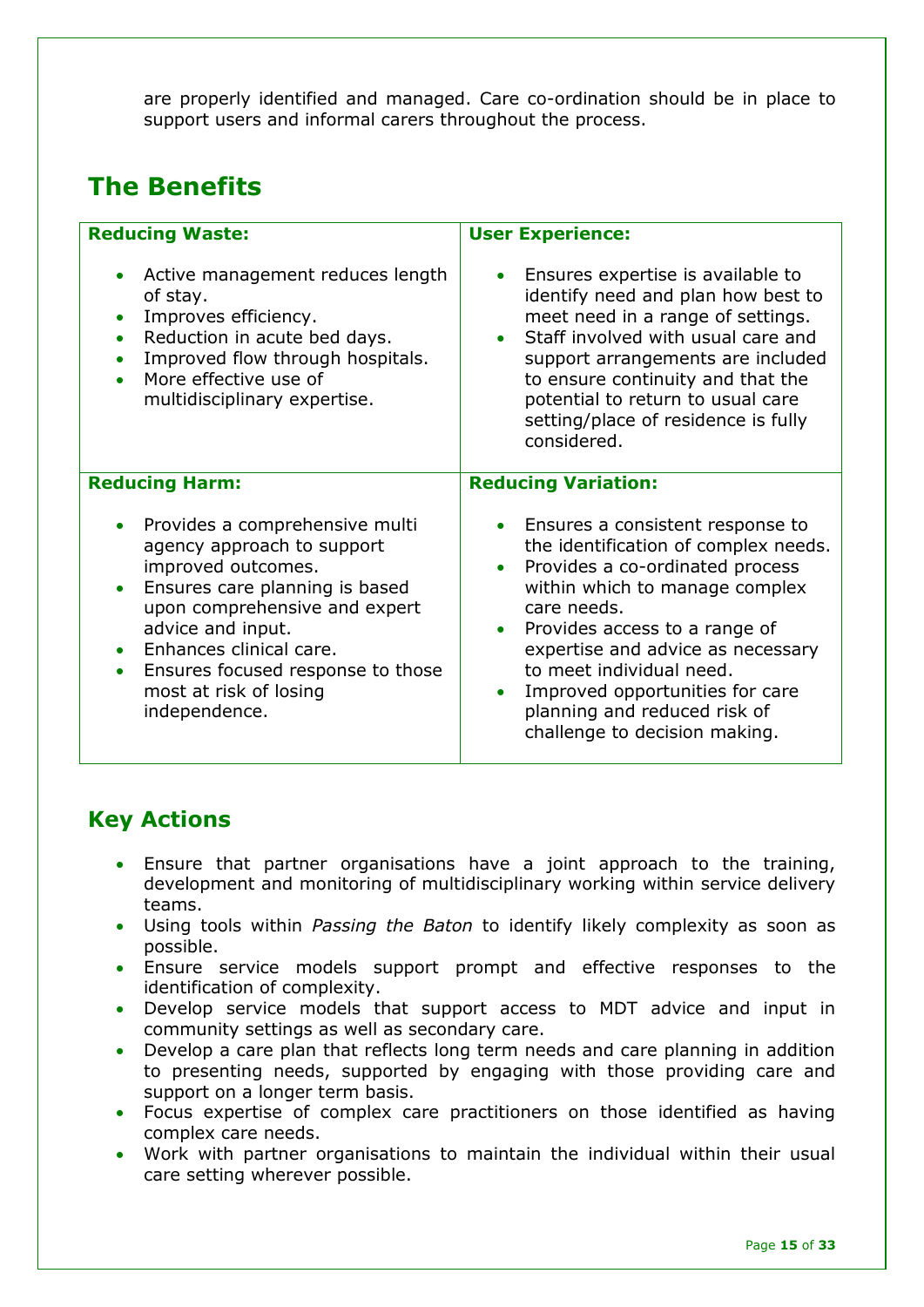Develop explicit guidance on the management of MDT meetings, including expectations and requirements on communication and record keeping.

## **Potential Impacts**

Implementing early identification of complexity could:

- Reduce delays in providing appropriate responses.
- Enhance the approach to complex care assessment.
- Support clear pathways that allow for early access to appropriate expertise.

#### **Outcome Indicator**

The suggested outcome indicator for this change is:

 % of health and social care staff who have received training on their role as part of the multidisciplinary team.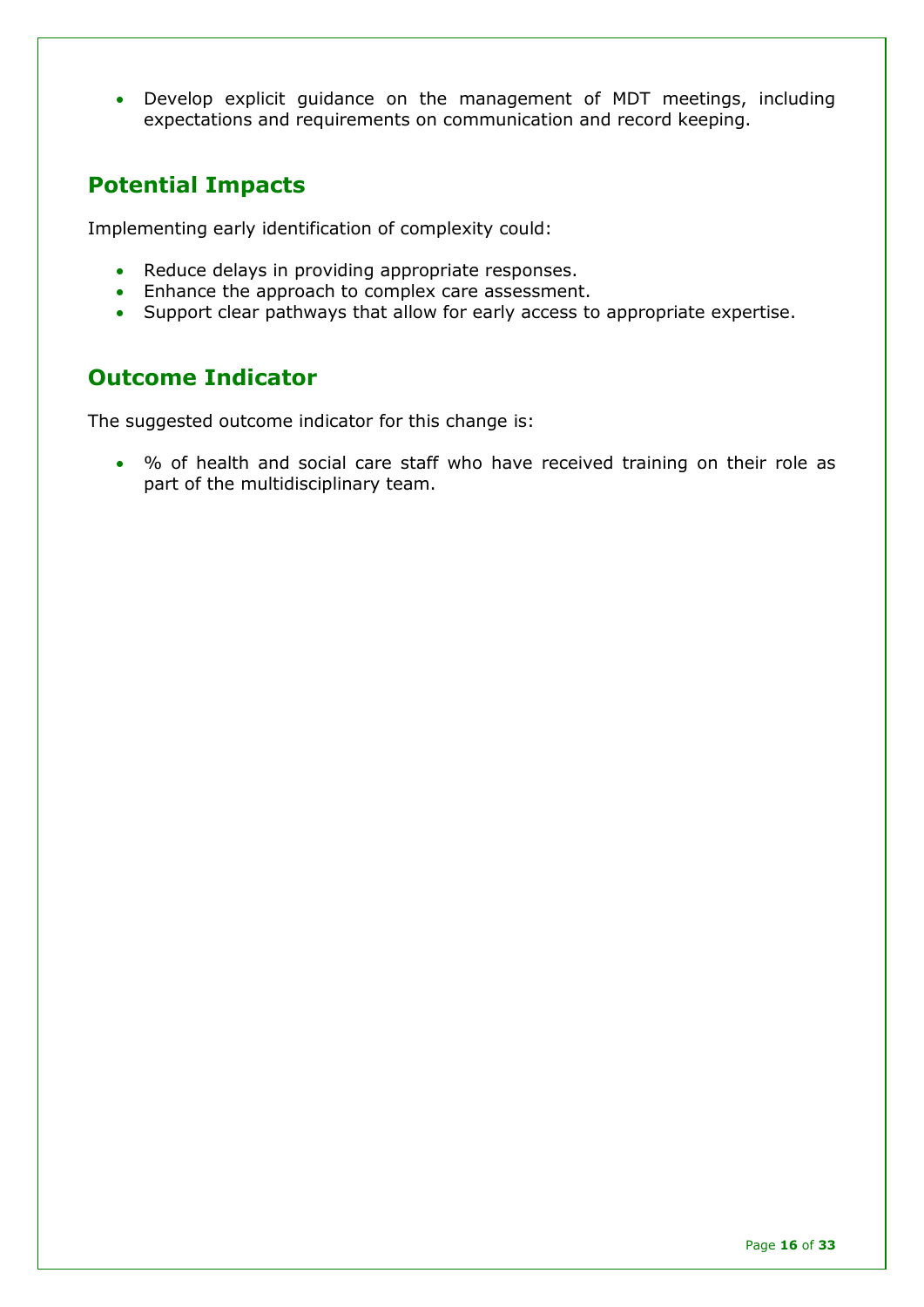# **High Impact Change 5:**

#### **Proactive discharge planning**

*We must actively manage the discharge and transfer of care process. Organisation have to recognise that discharge planning is a fundamental element of care planning and put mechanisms in place to support frontline staff and ensure that the discharge process is efficient, effective and timely.*

- The over-riding aim must be to maintain and promote independence, and to ensure that treatment in hospital does not in itself compromise a person's ability to return to their usual life pattern. Poor planning for discharge and risk averse behaviour can lead to an increased dependence on services and result in poorer outcomes for people. Ensure that the individual is fully informed and engaged with the discharge planning process and their views are central to the discharge planning process. Any issues regarding capacity and consent should be managed via each organisation's protocol and procedures.
- Central to the hospital discharge planning process is consideration of the wishes of each individual, especially when considering future care options. The assessment and discharge process must be person centred and involve regular consultation with the patient and their family, carers or advocates and where appropriate paid care staff or providers of services. Written information for service users describing the discharge process will support this.
- Effective hospital discharge arrangements require planning and active management across all partners. This planning needs to be operating concurrent with clinical care to ensure that, if at all possible, a person can be discharged back to their usual place of residence without delay in order to avoid compromising their usual living arrangements.
- Planning for hospital discharge must begin at, or in the case of a planned admission, before admission to hospital. It is a process not an event, and is not the responsibility of one person or one agency; it requires the input and engagement of all appropriate members of the multidisciplinary team, including voluntary sector and statutory partners as appropriate. Where transport arrangements are likely to be included within the discharge planning process, then the transport options available should be considered.
- The planning for discharge process must include goal setting, working towards a planned discharge date that is agreed between partners, actively managed and reviewed and updated as necessary. The provision of an explicit discharge date allows families and carers the opportunity to become actively involved in the plans for discharge, and supports health and social care agencies to plan demand more effectively.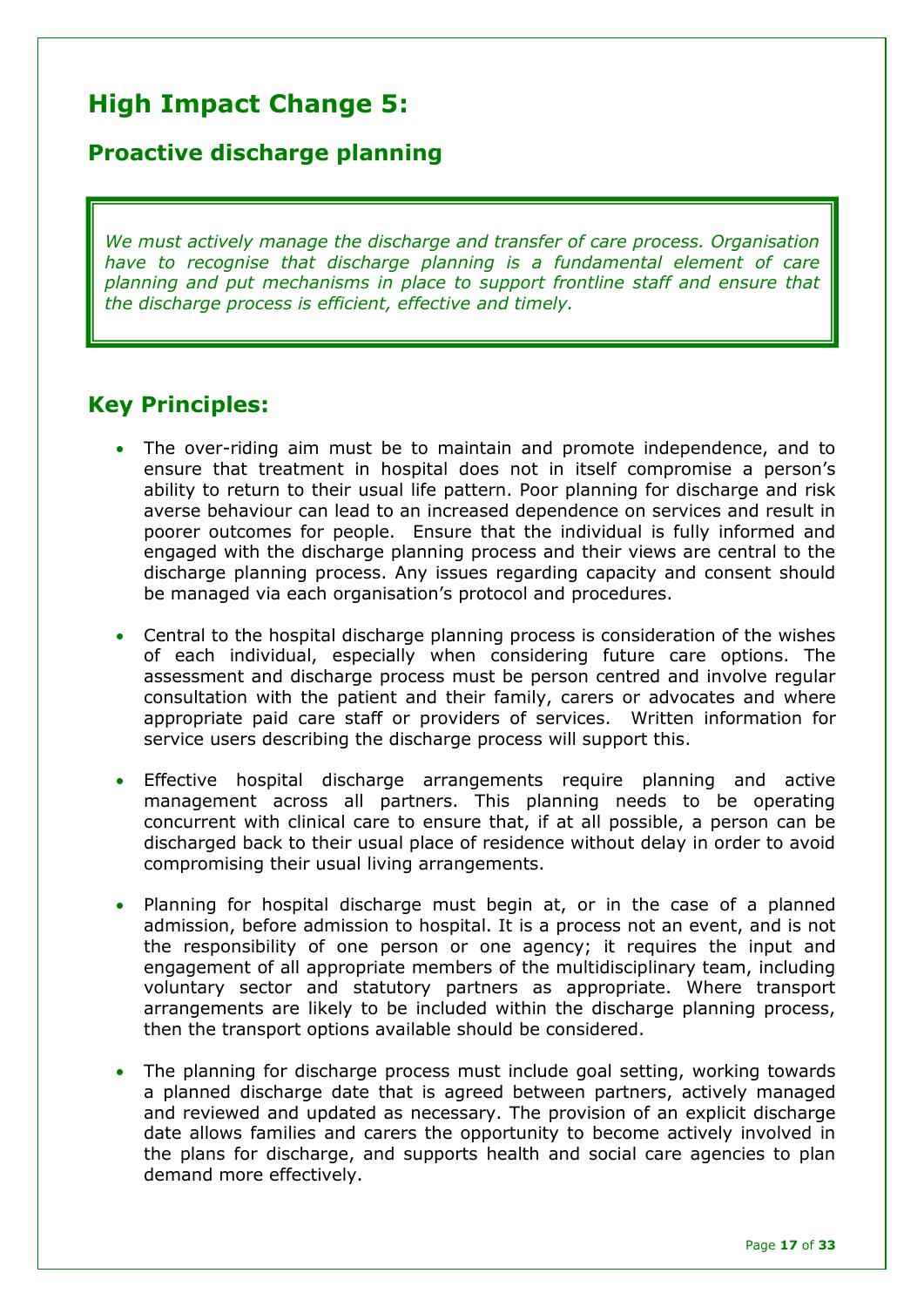- The hospital discharge process should be coordinated by a named person who has responsibility for managing the patient's journey. Some patients will require complex treatment and care that will need to be provided in a number of specialists, resulting in multiple transfers. This has the potential for the care to become episodic and for clinical teams to lose sight of the overall pathway and the potential for reablement. The named coordinator should ensure that carers and community staff involved in supporting a person in their usual place of residence are fully engaged.
- Hospital discharge planning is a continuous process that takes place seven days a week. Whilst not all members of the multi-agency team may be available on this basis, communication, co-ordination and planning must continue. This will be particularly significant in planning simple/non complex discharges which comprise the majority of hospital discharge arrangements.
- The discharge policy is implemented within the framework, context and principles of Unified Assessment or the Care Programme Approach. In the event of patient transfer the assessment information collated to inform care planning must be shared with the receiving area to avoid duplication of assessment and/or loss of key information, leading potentially to extended lengths of stay.
- An assessment of likely simple or complex discharge planning requirements should be undertaken within 48 hours of admission, and repeated at appropriate intervals, to determine the most effective approach to planning discharge. Tools available in *Passing the Baton* and the discharge pathway available on *Map of Medicine* should be utilised to support the assessment.

| <b>Reducing Waste:</b>                                                                                                                                                                                                                                                  | <b>User Experience:</b>                                                                                                                                                                                                                                       |
|-------------------------------------------------------------------------------------------------------------------------------------------------------------------------------------------------------------------------------------------------------------------------|---------------------------------------------------------------------------------------------------------------------------------------------------------------------------------------------------------------------------------------------------------------|
| Reduction in delays.<br>Shorter lengths of stay.<br>$\bullet$<br>Ability to manage demand more<br>effectively.<br>More effective use of resources and<br>workforce, allows focused access to<br>expertise.                                                              | Care and planning is better co-<br>ordinated.<br>Reduces uncertainty $-$ patient is<br>kept fully informed of, and engaged<br>with, discharge planning process.<br>• Feels more in control.<br>Understand and can contribute to<br>longer term care planning. |
| <b>Reducing Harm:</b>                                                                                                                                                                                                                                                   | <b>Reducing Variation:</b>                                                                                                                                                                                                                                    |
| Supports early and appropriate<br>transfer back to community based<br>service models.<br>Relatives and individual fully<br>informed and working with staff to<br>meet goals.<br>Removes unnecessarily prolonged<br>stays in hospital that may threaten<br>independence. | Effective discharge processes<br>reduce variation.<br>Staff are more in control of the<br>discharge process $-$ can plan to<br>meet demand more effectively.<br>Reduced risks of inappropriate<br>dependency, and prolonged lengths<br>of stay.               |

# **The Benefits**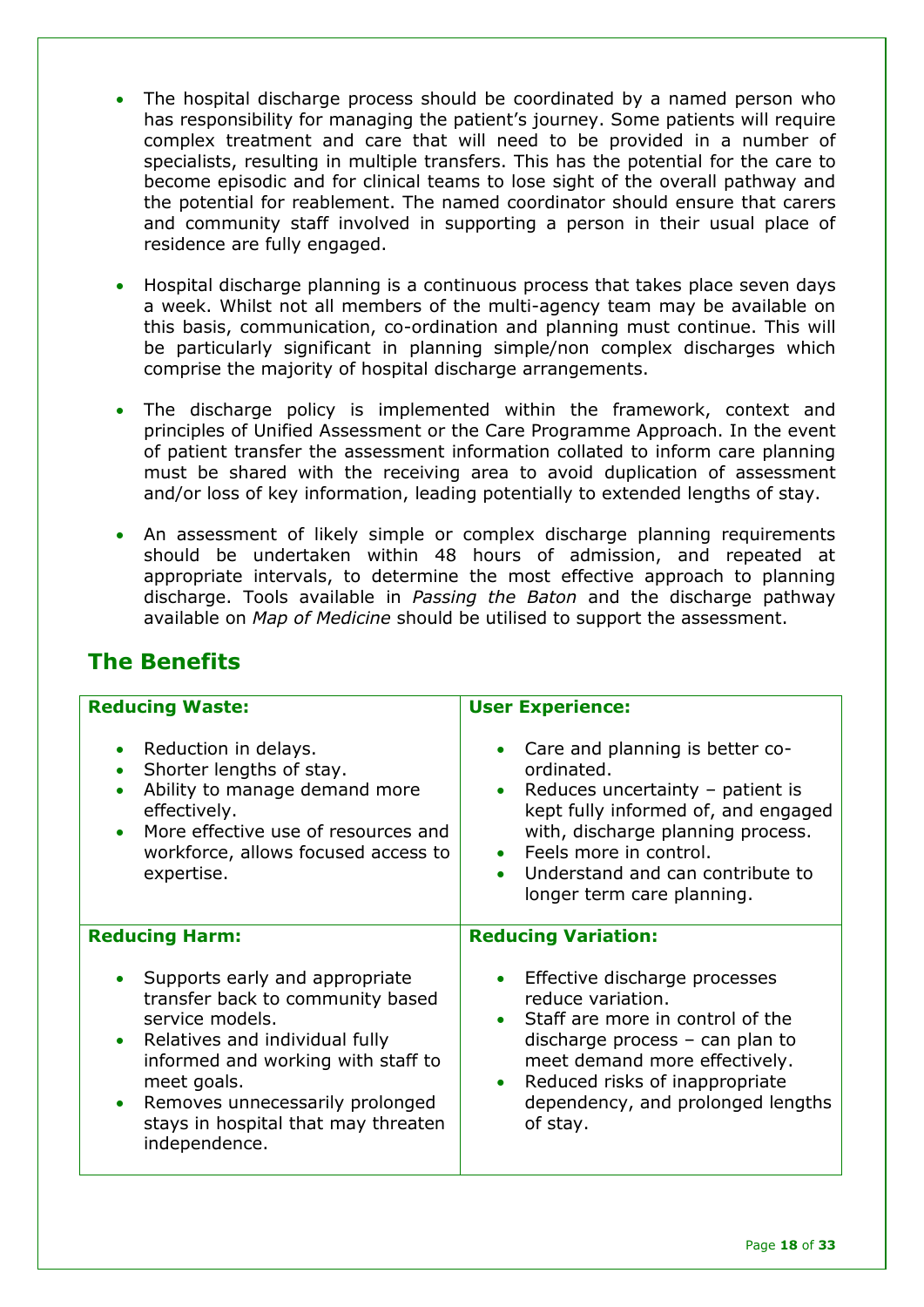# **Key Actions**

- Identify complexity early and use tools available to determine those people likely to have complex needs and manage them via complex discharge pathway.
- Ensure community based support staff involved in usual care arrangements are included as key members of the MDT.
- Ensure goal planning approach in place, working towards a safe and planned discharge date.
- Ensure opportunities for rehabilitation and reablement are available and considered prior to making any decisions on longer term care needs.
- To support frontline staff, Health Boards must ensure that there are effective escalation processes for staff to raise problems and concerns which directly affect the ability of the staff to discharge or transfer the care of patients in a timely way.

# **Potential Impact**

If this High Impact Change were implemented it is estimated that:

- Length of stay would reduce.
- There would be a reduction in readmission rates.
- Discharges could be predicted and planned for more effectively.

## **Outcome Indicators**

The suggested outcome indicators for this change are:

- % of people discharged to usual place of residence.
- % of people discharged with the support of a Community Reablement Service or Community Resource Team.
- Hospital readmission rates within 28 days of discharge.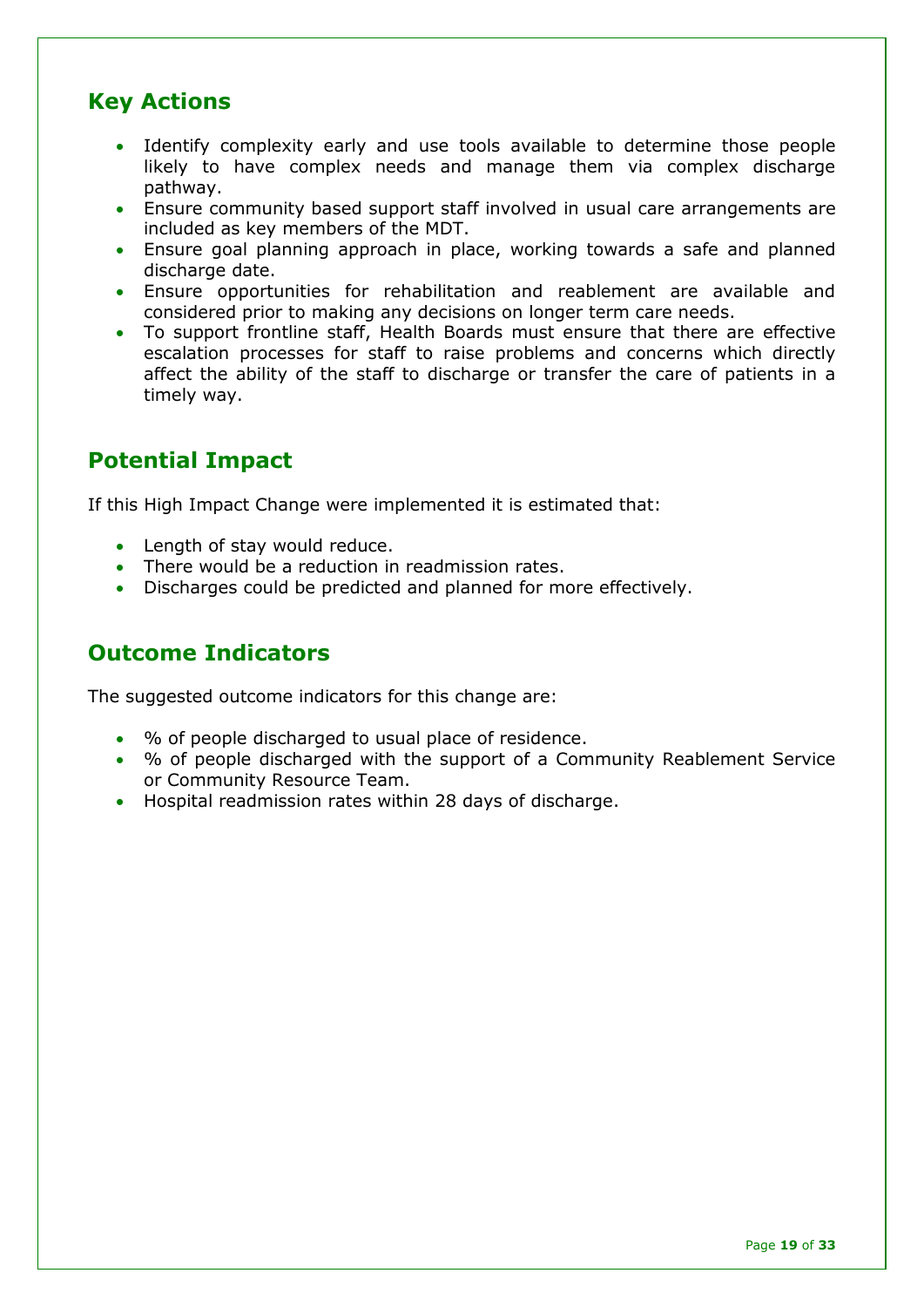# **High Impact Change 6:**

#### **Rapid systems of escalation**

*When a person's needs are complex, frontline staff can often identify and predict problems early in the journey through care. We must ensure that staff are able to effectively escalate these concerns and quickly access additional support to*  prevent problems and avoid delays. We need effective systems in place that set *out the processes to be followed when an issue needs to be escalated, to whom,*  and how. Escalation processes should be in place across all care settings and in *each organisation, to manage the risks to both individuals and services. These should set out clearly what actions will be taken and the support available to manage the issue of concern.*

- Effective escalation processes will ensure that the MDT is able to access additional expertise and advice when necessary. This will assist in a timely response to challenging or difficult issues that require an enhanced MDT input, and prevent delays that may threaten positive outcomes.
- All organisations should ensure their staff have access to expert advice, including legal advice to support the management of complex issues. Explicit protocols should set out how this advice is accessed, the circumstances when senior managers/executive directors need to be informed, and set out an expectation of an appropriate response.
- Escalation processes in community settings should set out clearly the processes and systems in place to manage escalation within that setting – community escalation should not mean inappropriate admission to a hospital or residential care settings
- For those people in hospital, delays within the in-patient pathway should be identified and managed as soon as possible, to avoid inappropriately prolonged hospital stay that may threaten opportunities to return to usual place of residence.
- Proactive profiling of those people with complex needs will help to ensure complexity is identified early and delays avoided. For those people in hospital identified as a delayed transfer of care, escalation processes should be in place to ensure that delays are reported to senior managers, and actions put in place to address the delay as soon as possible.
- From a corporate perspective, risk management is an essential feature of any organisation and must be an integral part of all practices, processes, activities and business plans. Organisations should ensure they have risk management processes and mechanisms in place that ensure corporate risk can be properly identified and managed.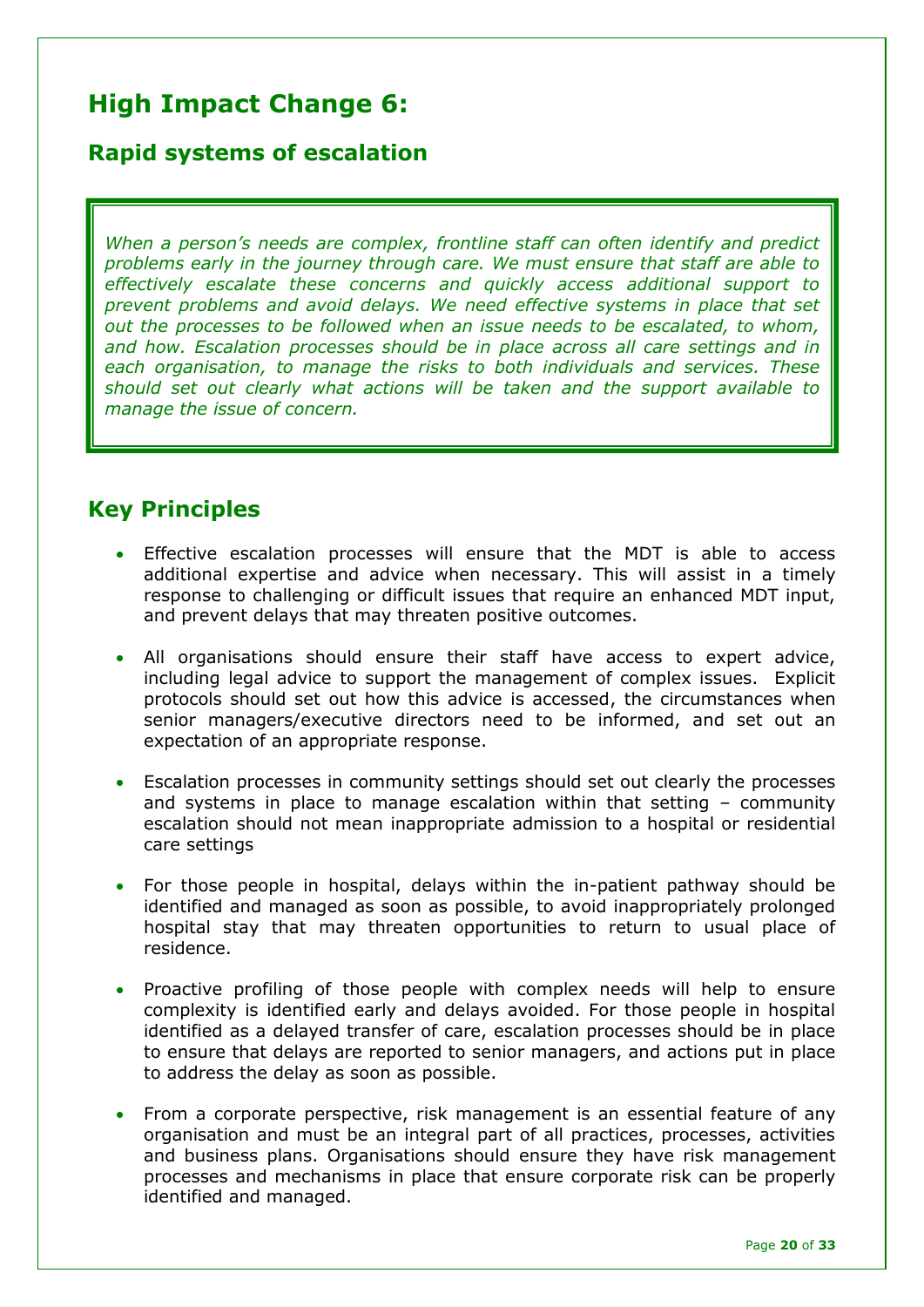# **The Benefits**

| <b>Reducing Waste:</b><br>Prevents delays - more effective<br>$\bullet$<br>care pathway.<br>Timely access to expertise and to<br>$\bullet$<br>those able to manage the area of<br>risk.                                            | <b>User Experience:</b><br>Access to expertise as required.<br>• Problems and issues are managed<br>promptly, avoiding inappropriate<br>care or delays.                            |
|------------------------------------------------------------------------------------------------------------------------------------------------------------------------------------------------------------------------------------|------------------------------------------------------------------------------------------------------------------------------------------------------------------------------------|
| <b>Reducing Harm:</b><br>Reduced likelihood of extended<br>$\bullet$<br>stay in inappropriate care setting.<br>Assurance that appropriate care is<br>$\bullet$<br>provided, with robust mechanisms<br>to identify and manage risk. | <b>Reducing Variation:</b><br>Improved and consistent approach<br>to risk management.<br>Improved and proactive approach<br>to risk.<br>• Additional capacity to manage<br>demand. |

# **Key Actions**

- Ensure escalation processes are in place that are appropriate to care settings and set out clearly the escalation triggers that apply.
- Ensure front line staff have a clear understanding of how to identify and manage risk, when and how to escalate complex care issues and that there is a prompt response.
- Ensure escalation processes provide a route to senior managers/Board members, so that any issues that may present a corporate risk to the organisation are identified and managed without delay.

# **Potential Impacts**

If this High Impact Change were implemented it is estimated that:

- Operational teams would have access to the necessary advice and expertise to manage challenging or complex issues.
- Senior managers/Boards would be aware of issues that may present a corporate risk.
- There would be less delay in addressing complex care issues.
- Those who need to know and have responsibility for services would be involved and able to take appropriate action.

# **Outcome indicators**

The suggested outcome indicators for this change are

- Proportion of escalated issues that resulted in an appropriate response.
- If in hospital, proportion of delayed transfers of care prevented via profiling and proactive management.
- Proportion of delayed transfers of care escalated to next level in the organisation for further action.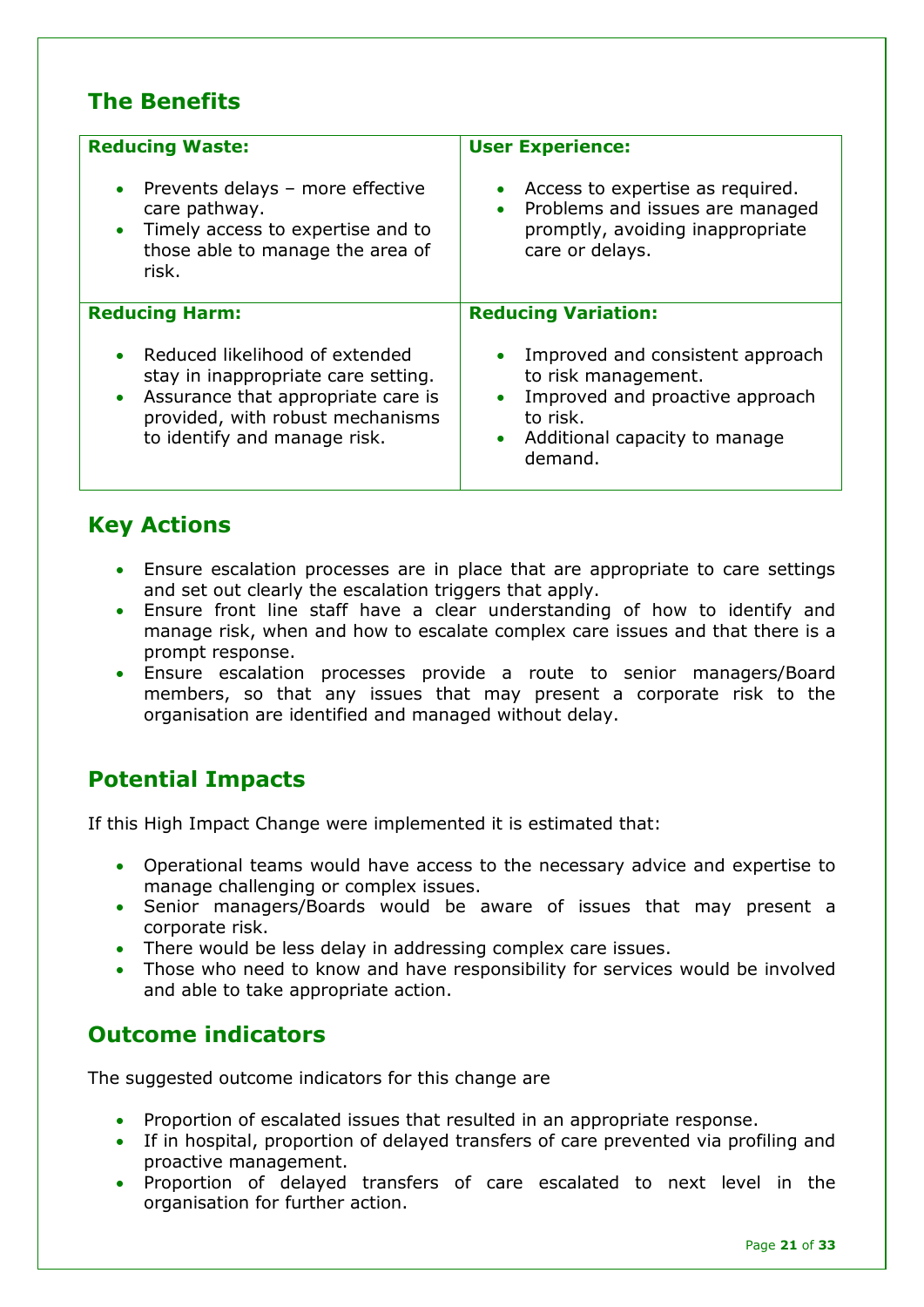# **High Impact Change 7**

#### **Responsive long term care**

*All forms of long term care must be based on the principle of responsiveness, to actively plan to stay well and respond quickly and effectively when a person's needs change. We must ensure that those people with longer term care needs are able to access the services they need without delay to maximise the opportunities to remain within their usual setting and avoid unnecessary and potentially life changing emergency responses such as unplanned admissions to hospital.*

- Early identification of illness and appropriate intervention and support across health and social care organisations will help to ensure individuals are able to maintain healthy, active lives.
- Effective communication and information form the basis of effective community service delivery between partners.
- Working in partnership will help to ensure that the right care and support is identified and delivered in the right way, and by the right people. Actively assessing need, managing risks, planning and managing care and co-ordinating services across partners is fundamental to delivering this principle.
- For those people with chronic conditions, use population level information available to provide a solid basis for health and social care to plan, co-ordinate and commission services and support. This support should ensure effective active self care and management at home or in the usual care setting.
- Local authority services, such as enhanced supported housing options and telecare opportunities will help to enable people to remain within non residential settings.
- Effective support will need to be planned and co-ordinated across the NHS, local government, voluntary and independent sectors. Joint packages of care, joint roles, and services will play an important part in meeting the changing needs of individuals and carers in an integrated and seamless way.
- Supporting people and delivering care within their usual place of residence/care setting improves the quality of care, reduces fear and anxiety, and enables people to lead fuller lives with their families and communities.
- Consider the use of community based Intermediate care services to provide extra support to people promptly and effectively at time of crisis.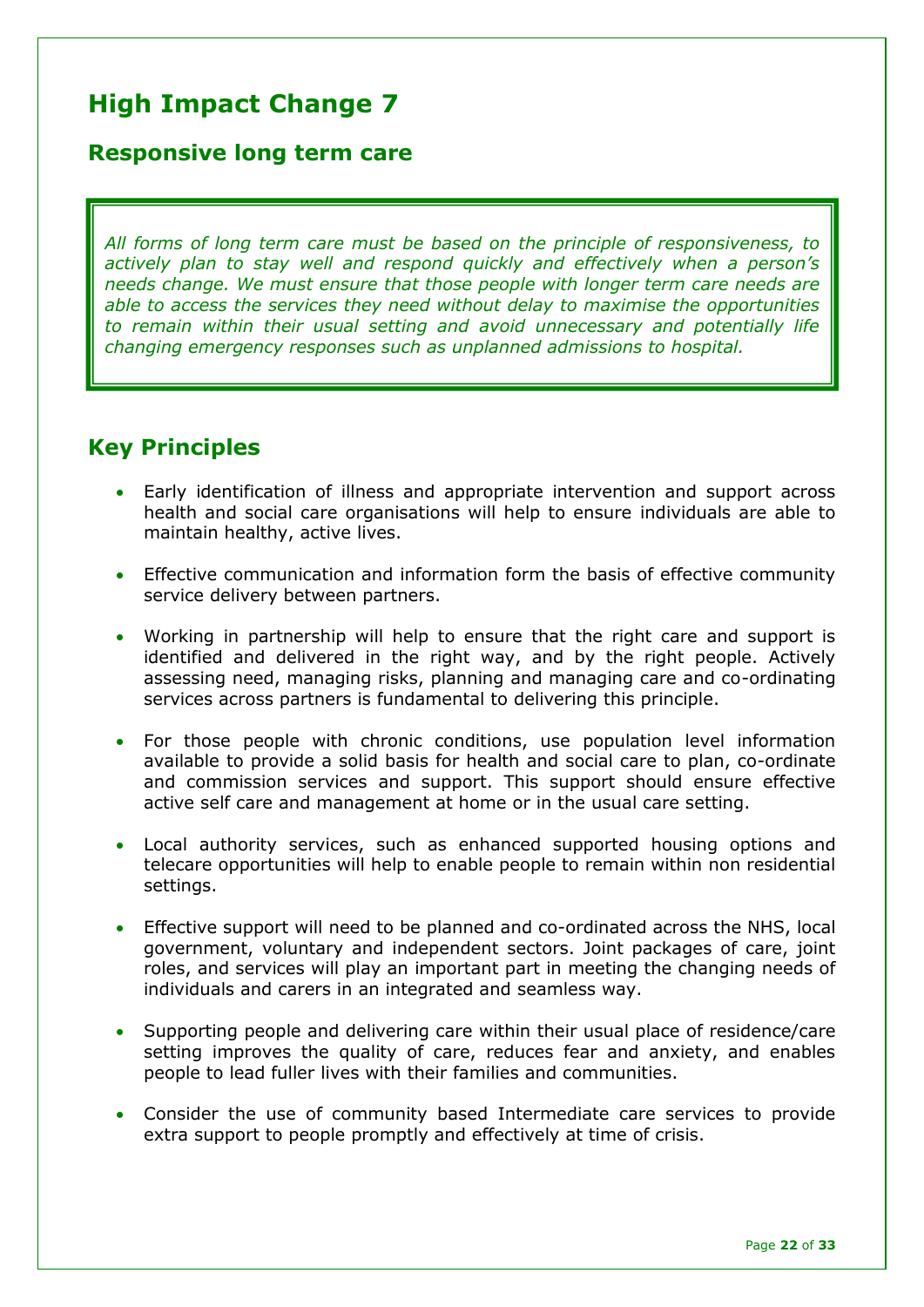The Primary Care and Chronic Conditions Management Programme is currently developing detailed advice on Chronic Conditions Management, and will provide guidance via specific High Impact Changes aimed specifically at this key area.

# **The Benefits**

| <b>Reducing Waste:</b>                                                                                                                                                                                                                                                                           | <b>User Experience:</b>                                                                                                                                                                                                                  |
|--------------------------------------------------------------------------------------------------------------------------------------------------------------------------------------------------------------------------------------------------------------------------------------------------|------------------------------------------------------------------------------------------------------------------------------------------------------------------------------------------------------------------------------------------|
| Better integrated and managed<br>care within community settings.<br>Reduced unnecessary admissions<br>to hospital and care homes.<br>Reduced reliance on higher level<br>care services.<br>Reduced demand on unscheduled<br>services reduced emergency<br>admissions.<br>Reduced length of stay. | Care becomes earlier on and closer<br>to home.<br>Reduced disruption to usual living<br>arrangements.<br>More in control of own health and<br>management of illnesses.                                                                   |
| <b>Reducing harm:</b>                                                                                                                                                                                                                                                                            | <b>Reducing variation:</b>                                                                                                                                                                                                               |
| Improved service responses.<br>Reduction in acute exacerbations.<br>Care is more proactive and reduces<br>potential<br>complications/deterioration.<br>Greater empowerment and<br>improved self management.                                                                                      | Clarity on long term community<br>arrangements to support discharge<br>planning.<br>Frameworks in place to improve<br>the management of chronic<br>conditions provide a consistent<br>approach to care planning and<br>service delivery. |

# **Key Actions**

- Ensure people with long term care needs have access to advice, guidance and education to support improved self management.
- Ensure community based responses are in place that can respond appropriately to those with long term care needs.
- Ensure systems are in place to respond to, and manage, escalating need within community setting/usual place of residence wherever possible.
- Close partnership working will ensure a comprehensive and robust response. Ensure local management processes reflect the fundamental requirement for partnership working to deliver sustainable community based responses.

# **Potential Impact**

If this High Impact Change were implemented it is estimated that:

- Inappropriate admissions to hospital/residential care could be avoided.
- Shared care arrangements would maximise opportunities to make the best use of workforce.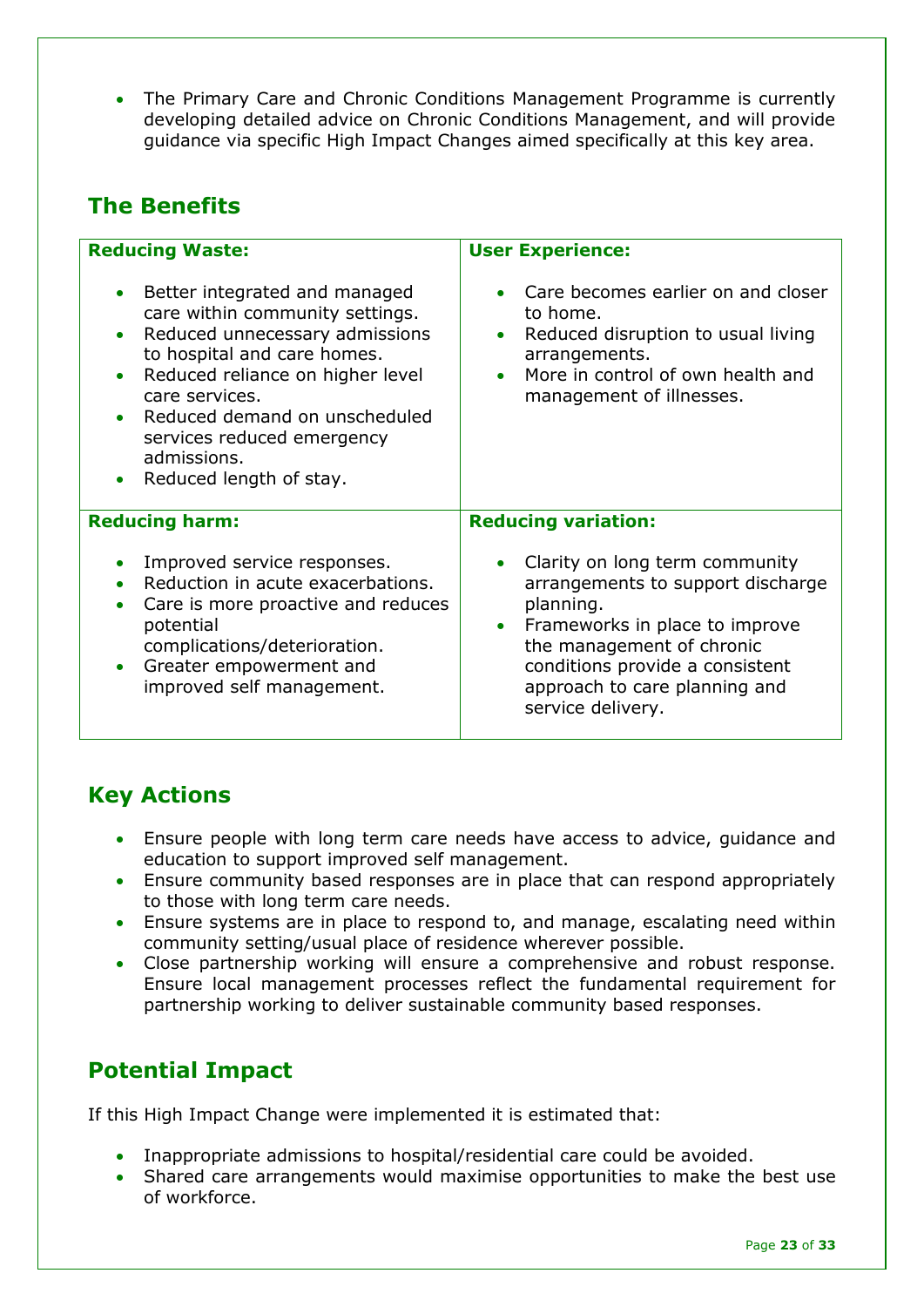- Opportunities for community based care management are exploited.
- People are able to remain independent for longer.

# **Outcome Indicators**

Capturing information on outcomes for those with long term care needs will be achieved by using the outcome indicators proposed for High Impact Changes 1 to 6.

Outcome indicators specific to Chronic Conditions will be available within the guidance to be issued by the Primary Care Assurance and Chronic Conditions Management National Programme.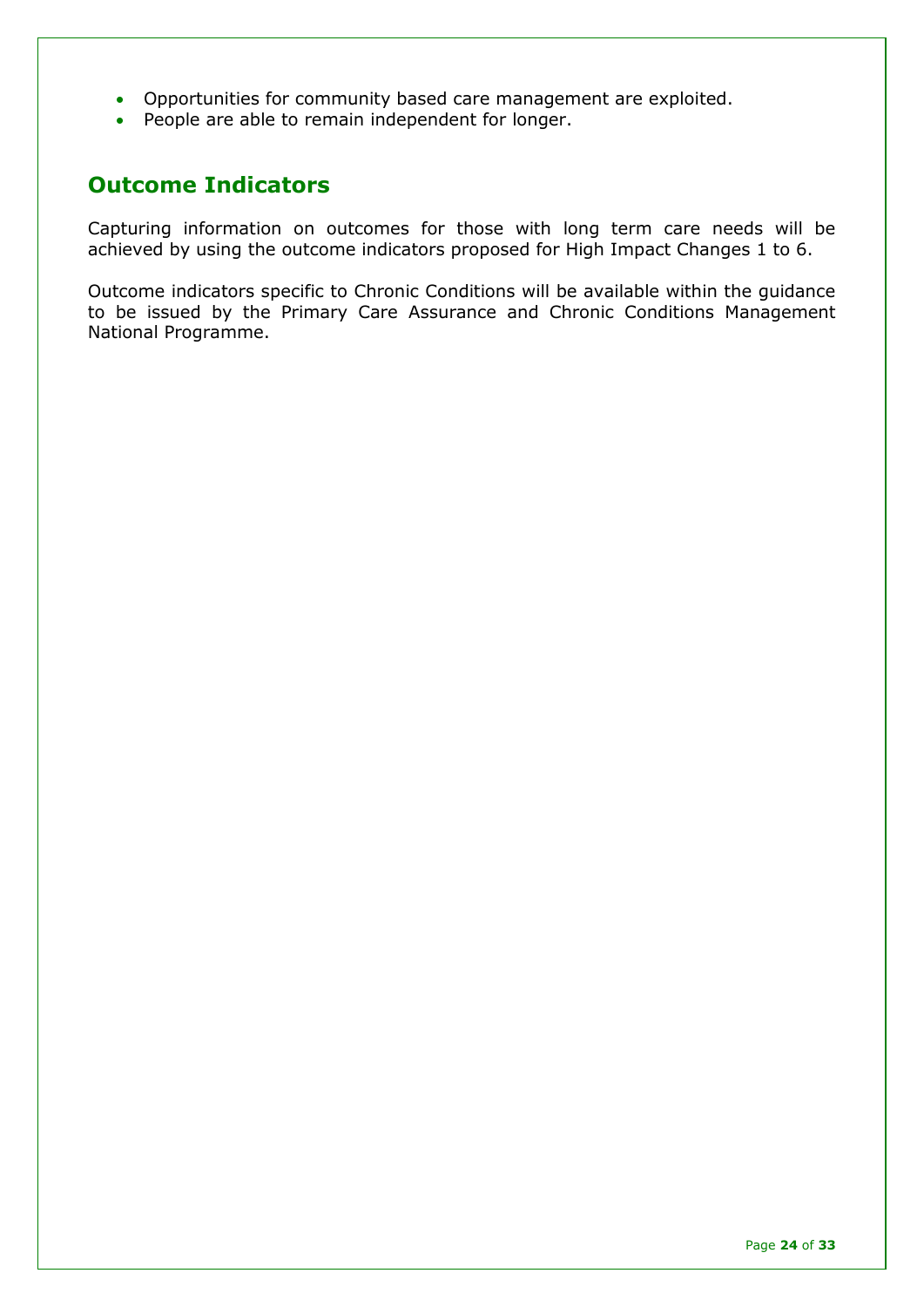# **High Impact Change 8**

#### **Focus on the data for complex care**

*We must actively use existing data sources and information systems to identify and intelligently manage complex care needs. A considerable amount of data is already available to measure and monitor the dependency of care and the movement of people from simple needs to complex care packages. We must work together to determine the most useful information, have clarity over its purpose and function, and agree the best method of articulating that knowledge to the appropriate audiences thus informing service development.*

- This High Impact Change is an enabling change, rather than a change in its own right. Effective use of data and recognising its value as management information will enable delivery of the other changes identified within this guide.
- Information collected and collated should have a clear purpose and value to both those who use it and collect the data. Taking time to consider information requirements will support effective and robust service planning and support identification of areas where change is required.
- Using the right information intelligently will support an approach based upon service improvement, rather than systems developed to prevent performance failure.
- Understand and manage the different approaches to collecting and analysing data between organisations. Different does not mean wrong. Recognise and work with the different perspectives that may exist between the NHS and local government to develop a broader consideration of both population level and person level data.
- A range of data is available to support improved management of complex care, but this data is rarely considered together, or used to measure the impacts of services or the outcomes for people. Ensure all data relevant to complex care is considered collectively, and is used to measure and capture outcomes.
- Ensure information is reaching the right people in a timely way, and is used as the basis of service planning and review. This includes health and social care professionals, service planners, senior managers and executive teams.
- Information does not need to be complex to be of value some very simple pieces of data can alter the perspective and release additional benefits. For example: for those people admitted to hospital, identify the source of admission and the location on discharge. Simple comparisons of data such as this can help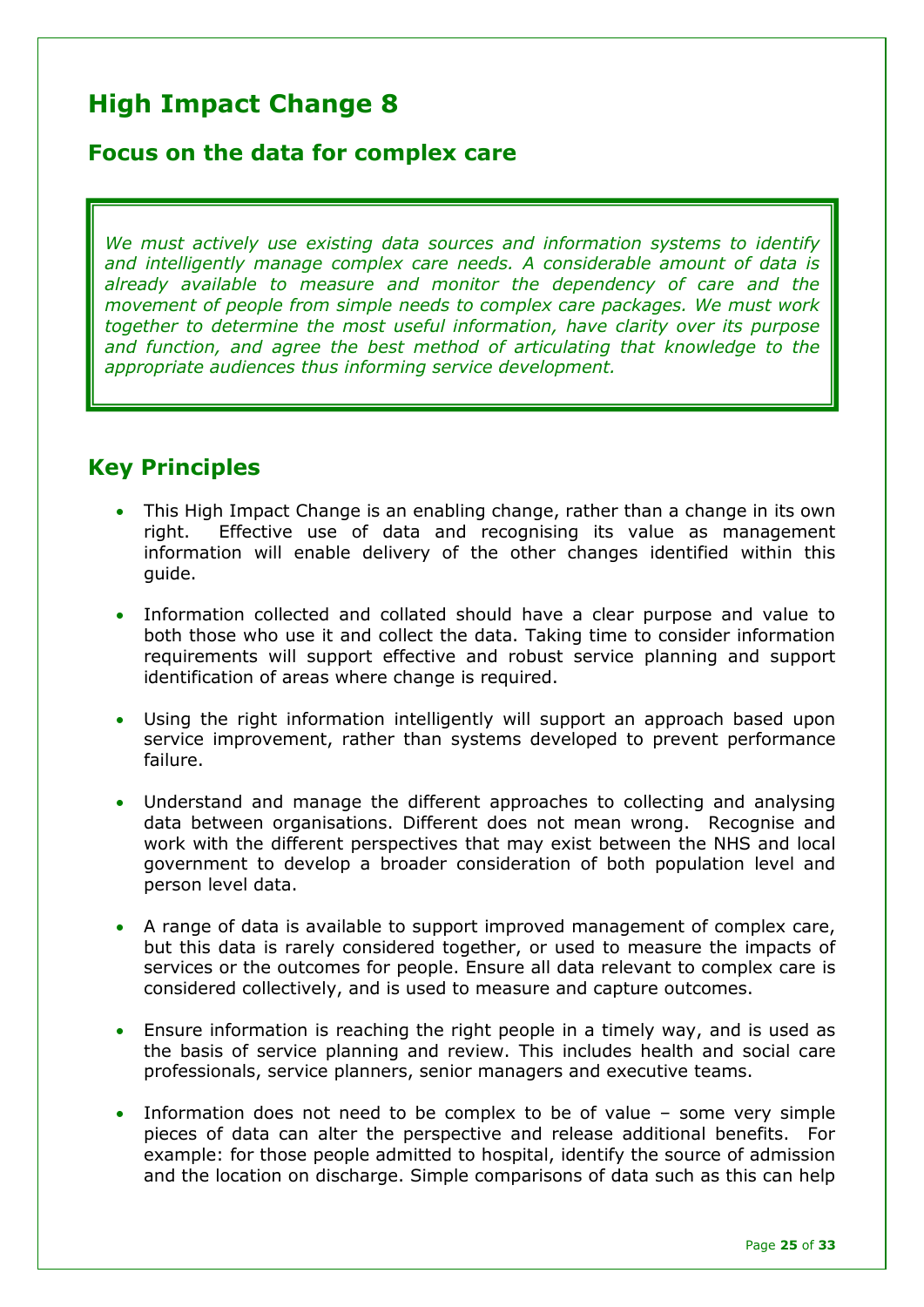to identify the impacts of a hospital admission on usual living arrangements, and the potential bearing on future need for care services.

# **The Benefits**

| <b>Reducing Waste:</b>                                                                                                                                                       | <b>User Experience:</b>                                                                                                                                                                                                                                                       |
|------------------------------------------------------------------------------------------------------------------------------------------------------------------------------|-------------------------------------------------------------------------------------------------------------------------------------------------------------------------------------------------------------------------------------------------------------------------------|
| Supports process analysis and<br>redesign of long term systems of<br>care.<br>Services more focused on<br>responding to changes in need.<br>Makes best use of resources.     | Supports more effective and<br>targeted care planning and service<br>delivery.<br>Effective use of data by profiling<br>$\bullet$<br>and identifying complexity can help<br>to avoid delays and reduce risks to<br>independence and disrupting a<br>person's usual lifestyle. |
| <b>Reducing Harm:</b>                                                                                                                                                        | <b>Reducing Variation:</b>                                                                                                                                                                                                                                                    |
| Supports effective clinical<br>interventions and service<br>improvement.<br>Robust data support more effective<br>risk management.<br>Supports measuring for<br>improvement. | Ability to flag where best to focus<br>expertise where it's needed most.<br>Data currently available can be<br>$\bullet$<br>considered in alternative ways to<br>provide a basis for capturing<br>impacts on independence.                                                    |

# **Key Actions**

- Establish key measures to monitor and capture the transition into complex care, and better plan and predict future services needs. For example, actively monitoring and reporting on changes in the place of residence and extent of care packages for individual service users.
- Use the outcome indicators developed for all the High Impact Changes to produce an independence-based dataset that will support early identification of complexity and focused response.
- Understand and utilise information collected by partners a shared approach is likely to provide a richer context that pure health or social care data analysis.
- Consider the value of data available to different aspects of the organisation for example delayed transfers of care data is required for performance management purposes but is also of value from a risk/governance perspective in identifying those people who have complex needs who "stick" within the system that is of value to service planners and Board members.

#### **Potential Impacts**

Using data more effectively could:

Support the early identification of complex care needs.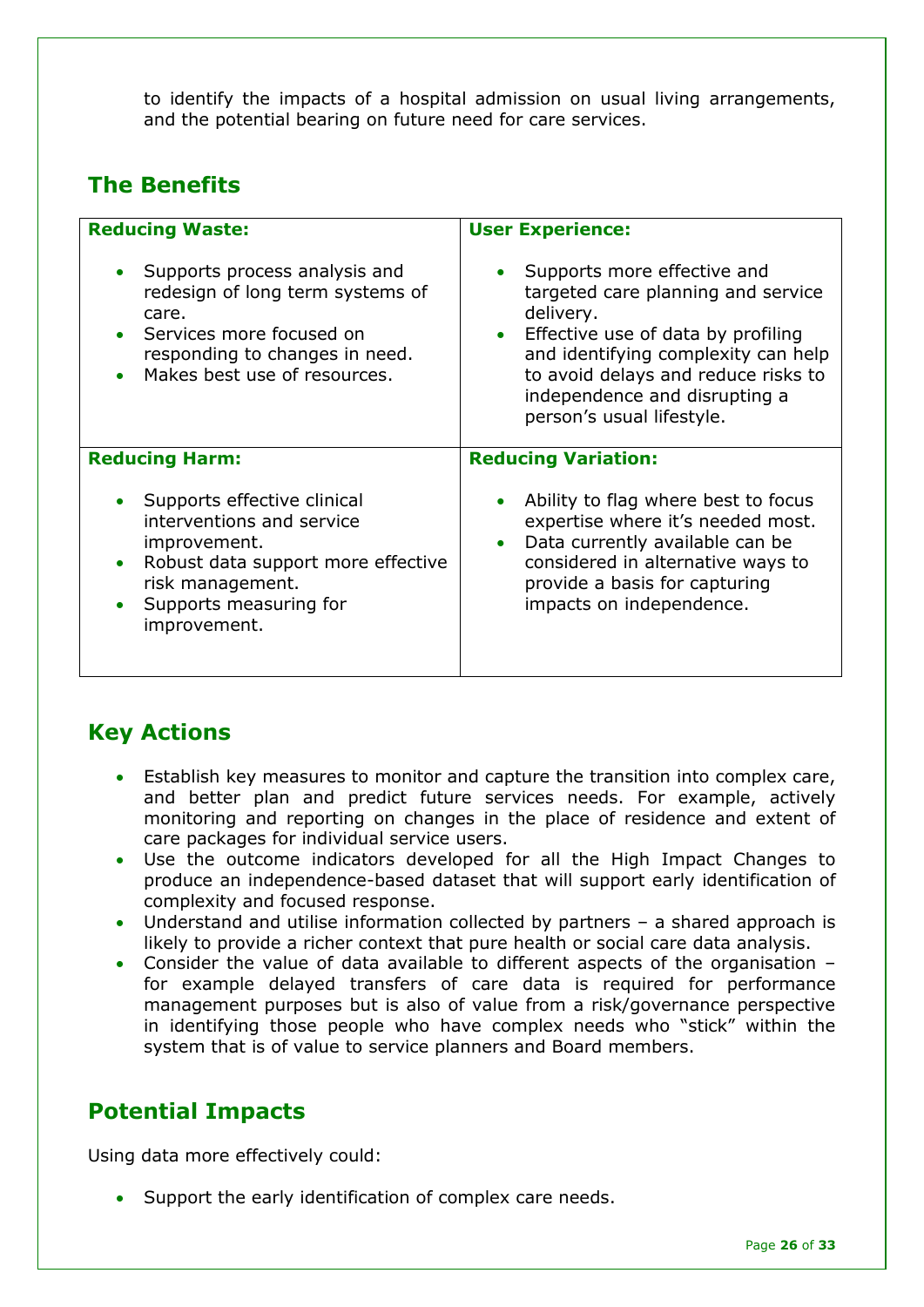- Inform service planning from a patient/service user perspective.
- Manage corporate risk.
- Improve and enhance clinical management.

# **Outcome indicator**

Implementing this change will be vital to the successful implementation of the other nine changes proposed, and will, in itself, provide evidence of improvement that can be described as:

 An accurate measure over time, of the level of dependency of the people being served with a national performance management system for complex care.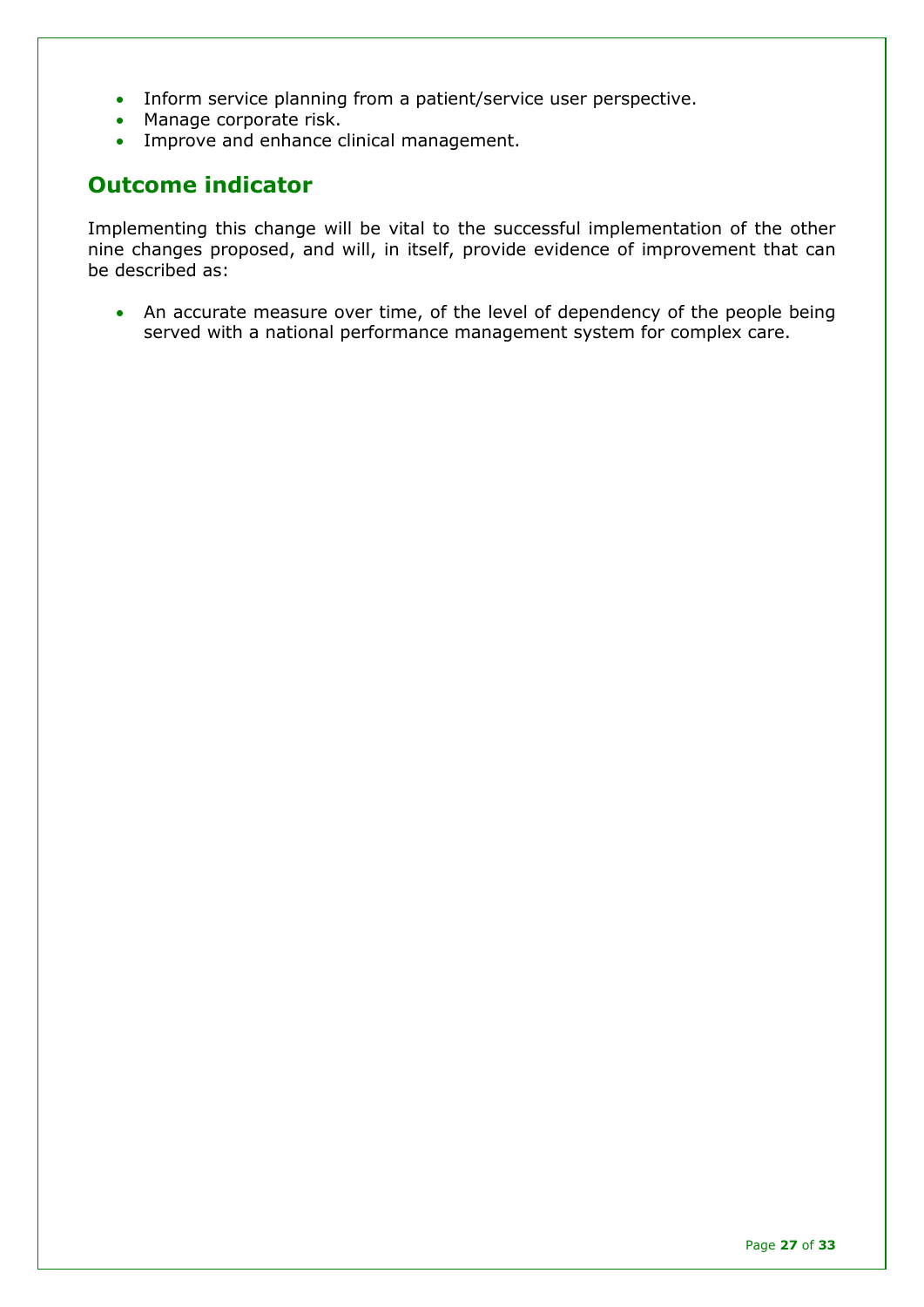# **High Impact Change 9**

#### **Integrated services and effective partnerships**

We must utilise all opportunities for genuine partnership working. Effective *partnership arrangements provide a shared approach that ensures services are organised around individuals and encourages appropriate responses from services irrespective of organisational boundaries. Partner organisations must recognise the interdependency of public services and improve the quality of the services being delivered from the perspective of the user.*

- People very rarely become a dependant overnight unless they have experienced a sudden catastrophic trauma or illness. Most people have a history of engagement with both health and social services over time. Appropriate models of service in place between the NHS and local government will support improved outcomes for service users and make better use of resources.
- The NHS and local government should have effective joint arrangements in place for assessment and care planning, and for funding, securing and monitoring services.
- Even for those with high levels of assessed care need, there are still opportunities for the NHS and social services to engage in effective partnerships to improve outcomes for service users and make better use of resources.
- The NHS and local government share common customers people do not live their lives within the administrative or organisational boundaries we create. Services should be organised around the service user.
- Services are usually inter-dependent decisions taken by one agency will often have a significant impact on its partner. When working in partnership it needs to be recognised that costs and risks need to be shared, in addition to the rewards.
- Quality and cost effectiveness of services can be significantly improved when organisations work well together. Governance issues are more clearly addressed in formal partnership arrangements.
- A unified approach to assessment and care/support planning is essential towards collecting the relevant information and developing a coherent care plan. This improves outcomes for service users and carers, provides for a more effective management of risk and makes better use of resources than would be the case with serial assessments.
- A coherent joined up approach to securing services can help to contribute towards more effective shaping of services and may also be helpful to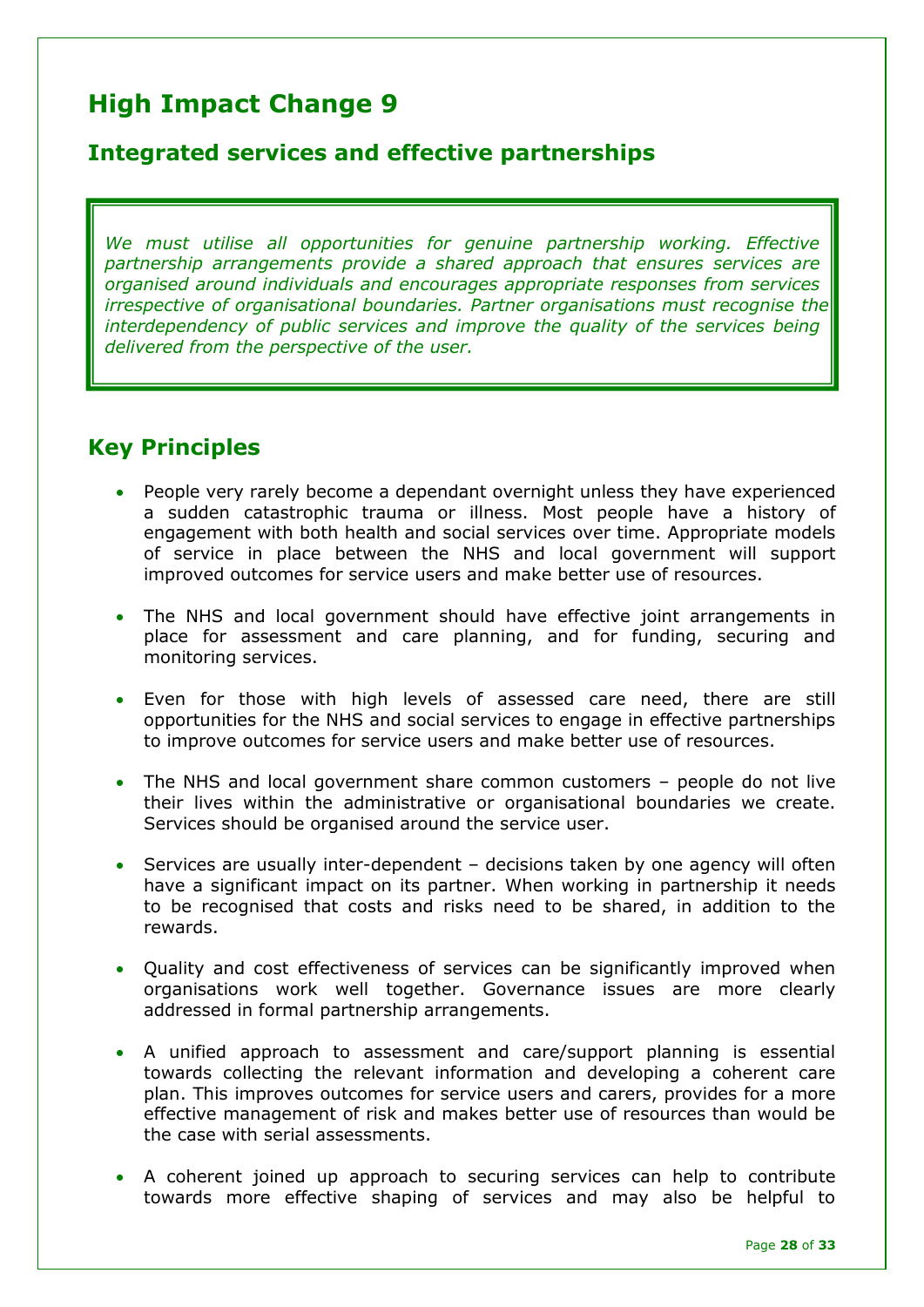providers. The effective transfer of care between sectors or agencies requires all professionals to have a good understanding of the service options available and above all have confidence in them. This requires effective partnership working.

 Formal partnerships offer opportunities to realise benefits as outlined above. They provide greater transparency of resources and the governance arrangements are stronger.

#### **The Benefits**

| <b>Reducing Waste:</b>                                                                                                                                                                                                                                                                                                                                          | <b>User Experience:</b>                                                                                                                                                                                                 |
|-----------------------------------------------------------------------------------------------------------------------------------------------------------------------------------------------------------------------------------------------------------------------------------------------------------------------------------------------------------------|-------------------------------------------------------------------------------------------------------------------------------------------------------------------------------------------------------------------------|
| Single systems will significantly<br>reduce transaction time and costs<br>and support more flexible use of<br>resources.<br>Avoids duplication of effort.<br>$\bullet$<br>Reduced decision making processes<br>$\bullet$<br>empower staff and improve morale.<br>Increased speed of response to<br>prevents delays.<br>Responds better to escalating<br>demand. | Single service for user - less need<br>to have multiple contacts based on<br>multiple organisational services.<br>• Service is seamless.<br>Less risk of repetition of<br>information or loss of continuity of<br>care. |
| <b>Reducing Harm:</b>                                                                                                                                                                                                                                                                                                                                           | <b>Reducing Variation:</b>                                                                                                                                                                                              |
| Improved management<br>information.<br>Improved assessment and<br>information sharing across<br>organisations.<br>Stronger governance<br>$\bullet$<br>arrangements.<br>Improved communication systems.                                                                                                                                                          | Increased potential for joined up<br>planning, reduction in blame type<br>culture.<br>Improved clarity and transparency<br>over use of resources.<br>Improved commissioning<br>processes.                               |

# **Key Actions**

Factors critical to success of partnerships include:

- Identify objectives at the outset ensure there is clarity on aims, objectives, values, principles, accountabilities and timescales
- Ensure user focused outcomes measures are identified and implemented
- Ensure time is identified to invest in communication with service users and staff Clear lines of accountability for the performance of the partnership
- Ensure appropriate level of financial expertise and input is available at an early stage.
- Map processes both in the community and in hospital to ensure they are fit for purpose and focus on the individual.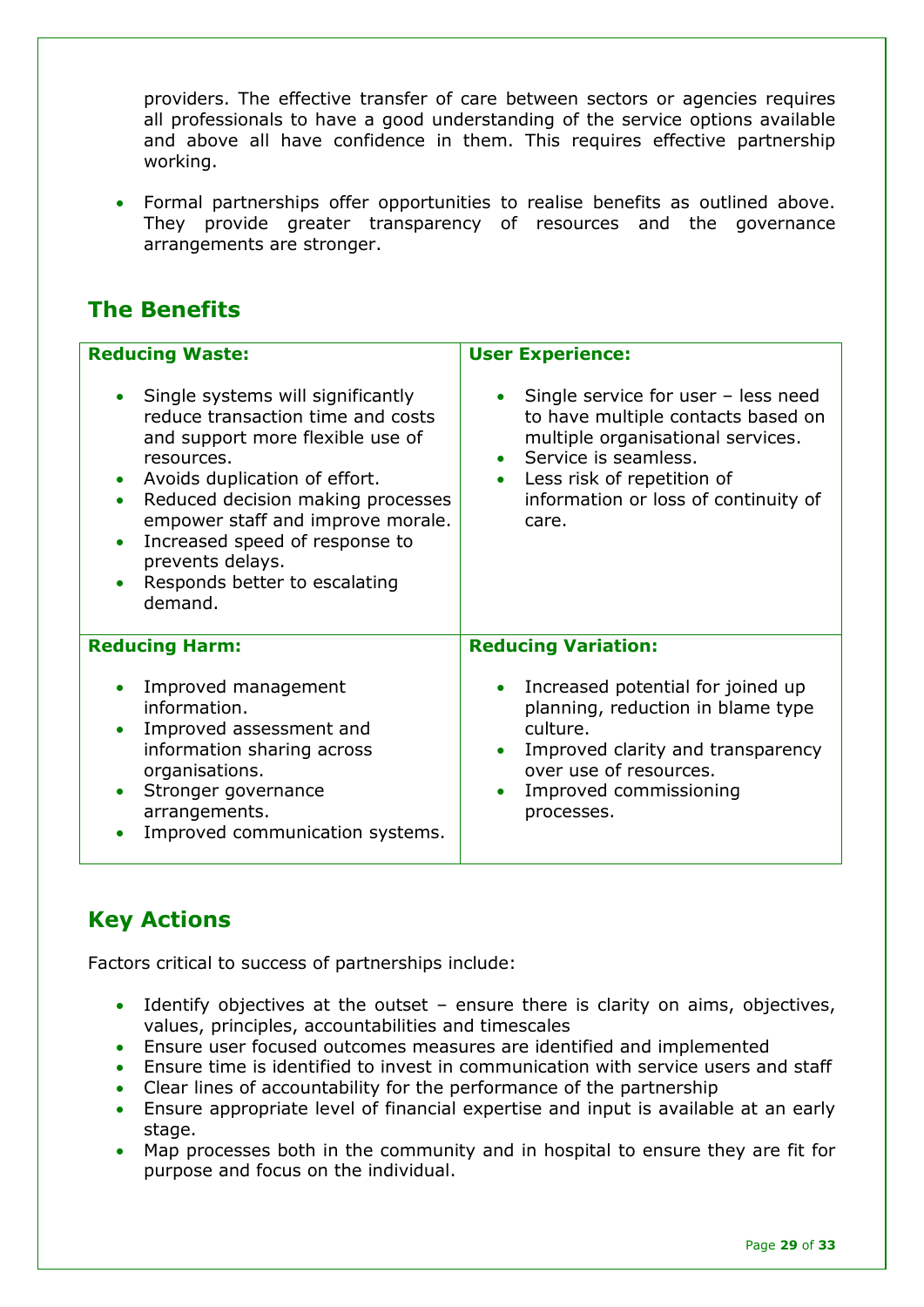• Review practice on a regular basis to learn from positive and negative experiences.

# **Potential Impacts**

Implementing improved partnership working could:

- Reduce duplication of services, and exploit opportunities for shared service models.
- Ensure a seamless approach to service delivery, with the person at the centre of service planning.
- Make best use of health and social care resources.

# **Outcome Indicator**

There is no outcome indicator for this High Impact Change – it is an enabling change that will support more effective and responsive service delivery across the whole system.

Where partnership arrangements are in place - either formal or informal - these should consider and set specific outcome indicators to support the management of complex care as identified in the key principles section.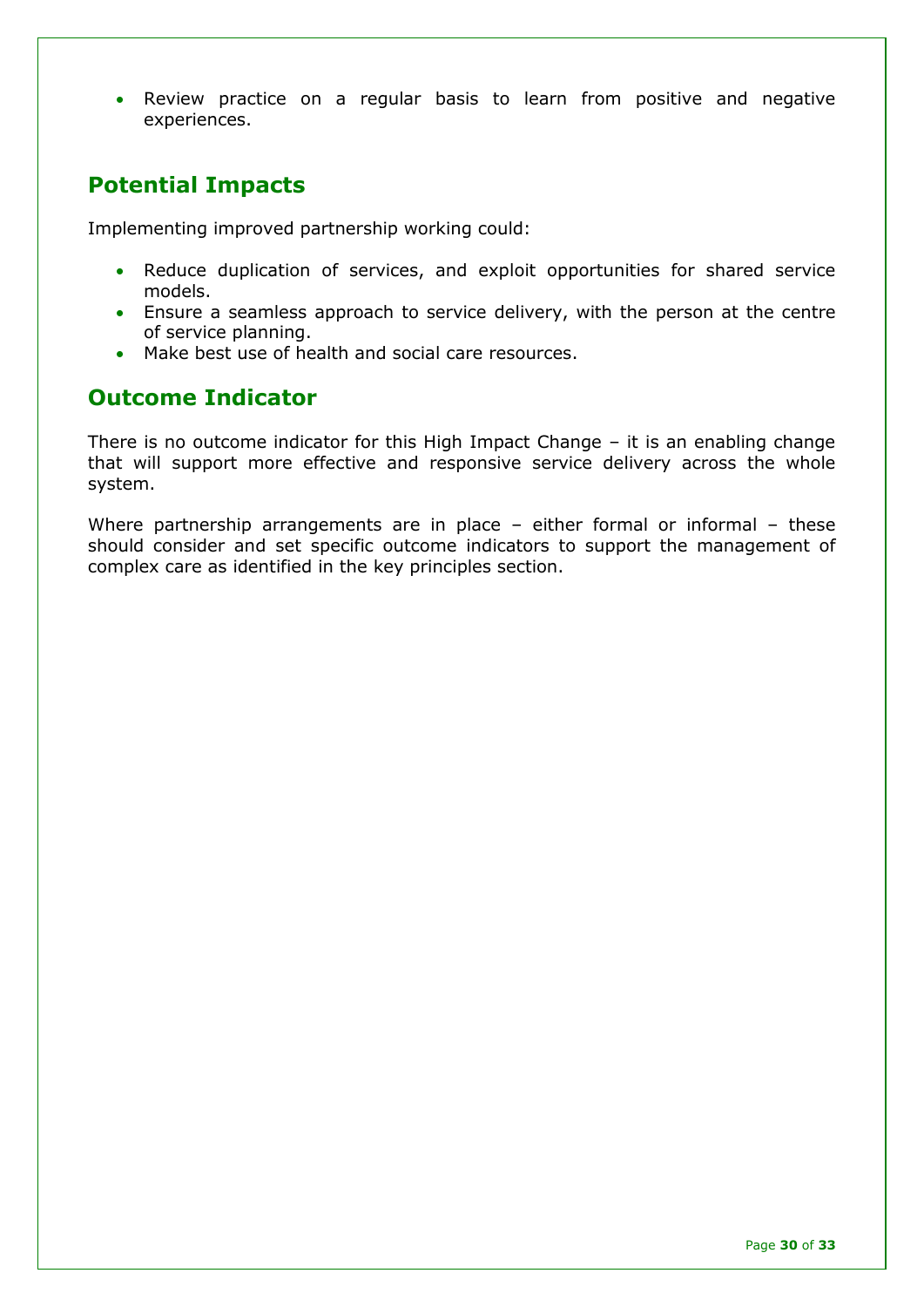# **High Impact Change 10:**

#### **A workforce designed to serve complex needs**

*Complex care is emerging as field of service in its own right, yet few practitioners*  across public services are trained to specifically support people with complex or *multifactorial needs.* 

*Workforce strategies recognise the need to re-balance the workforce to support whole systems change through a shift from hospital to community to primary care, supported by an increased proportion of the workforce who deliver care out of hospital. In meeting the needs of people who require complex care, we must consider opportunities to provide safe and effective services, close to home, 24 hours a day, 7 days a week to sustain and streamline their journey through care.*

- The overall aim is to have the right staff in the right place at the right time, providing the right service. There are a wide range of staff across the partner agencies that have developed a unique set skills and experience in managing people with complex needs. The people with this expertise must identify and actively manage their workforce to ensure that every service has an established knowledge base from which to plan and deliver complex care.
- To support the shift to community settings and cross sector working, identification of education and training requirements should be made including support for communication hubs and a focus on the interface workforce between health and social care
- NHS services must consider the delivering of changes to skill mix which maximise the opportunities of Agenda for Change and other pay modernisation initiatives ensuring the appropriate distribution of staff across the grades and between differently contracted staff groups.
- All NHS organisations are expected to work towards achievement of a 10% increase in the proportion of staff providing services in a community setting, to be achieved between 2010 to 2013. All organisations must demonstrate changes to skill mix across ALL grades and bands which maximise the use of flexibilities available under the provisions of A4C and medical contracts. This skill mix change must ensure that staff are only deployed in roles and in a band which require their level of skill, knowledge and experience. This skill mix change must reflect growth in staff in Bands 1-4 of 3%, per annum, between 2010-2013.
- Specifically for complex care, options should be considered to developing assistant practitioner, advanced practitioner, case manager, care coordinator and joint Health and Social Care roles.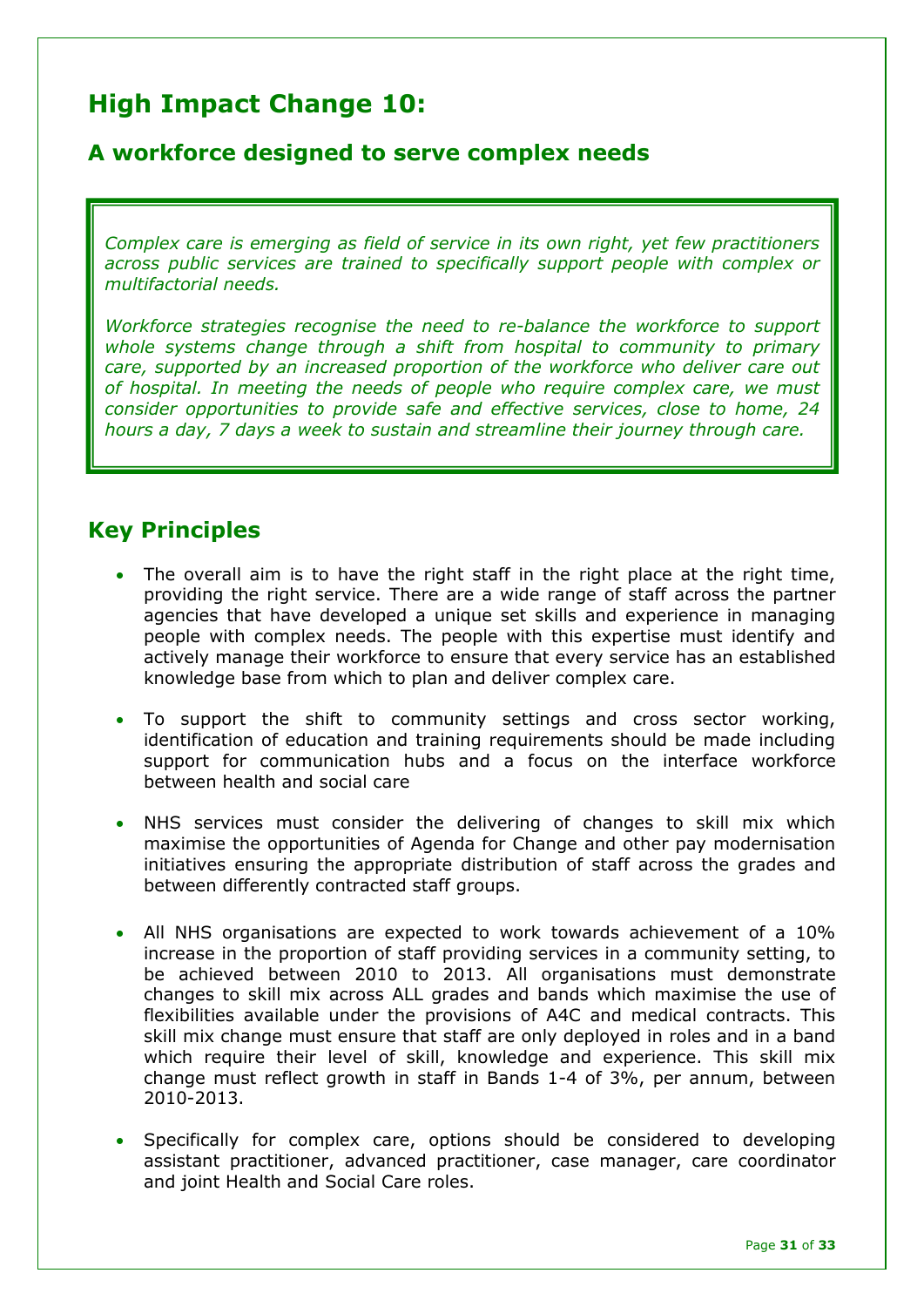For social work and social care staff, the Workforce Task Group will consider ensuring coherent professional development, supporting evidence based practice, and regulation. The need to ensure collaborative and cross agency working will continue to be a relevant and necessary consideration. The outcomes from the Workforce Task Group are expected later in 2010.

# **The Benefits**

| <b>Reducing Waste:</b>                                                                                                                                                                                                                                                                                                                                                                                | <b>Patient Experience:</b>                                                                                                                                                                                                                                                                                                                 |
|-------------------------------------------------------------------------------------------------------------------------------------------------------------------------------------------------------------------------------------------------------------------------------------------------------------------------------------------------------------------------------------------------------|--------------------------------------------------------------------------------------------------------------------------------------------------------------------------------------------------------------------------------------------------------------------------------------------------------------------------------------------|
| Efficiencies in care delivery, due to<br>$\bullet$<br>less duplication of activity.<br>More care can be provided out of<br>$\bullet$<br>hospital.<br>Full utilisation of staff and<br>resources 24/7.<br>Maximises the contribution of each<br>$\bullet$<br>member of staff, ensuring<br>utilisation of specialist skills<br>appropriately.                                                           | Care co-ordinated at centre.<br>Reduction in the number of staff<br>visiting at home.<br>Continuity of carer.<br>Less duplication of care.                                                                                                                                                                                                 |
| <b>Reducing Harm:</b>                                                                                                                                                                                                                                                                                                                                                                                 | <b>Reducing Variation:</b>                                                                                                                                                                                                                                                                                                                 |
| Specialist skills of staff used more<br>appropriately to provide expert<br>input to more patients.<br>Focus on holistic care including<br>$\bullet$<br>prevention and health promotion.<br>Increased likelihood of rapid<br>$\bullet$<br>response and prevention of<br>complications.<br>Continuity of care increases ability<br>$\bullet$<br>to diagnose deterioration in<br>condition more quickly. | Greater continuity of care.<br>Experience of work in primary and<br>community care settings - more<br>consistency of approach regarding<br>risk management.<br>Access to education and training to<br>support personal and professional<br>development.<br>Full utilisation of expertise as<br>appropriate.<br>Increased job satisfaction. |

# **Key Actions:**

- Establish a workforce strategy to actively identify and manage those staff that have specific training or experience in planning and providing services for people with complex needs. The strategy should include a system for developing and enhancing the future workforce with the knowledge and skills necessary to work effectively within a multidisciplinary and complex environment.
- Partner organisations should establish structures, systems and processes to jointly manage and maximise the effectiveness of staff with specific roles that support complex care, for example specialist practitioners in assessment and care planning.
- Implement effective and integrated workforce planning processes to support ongoing service and workforce modernisation including proposals to repatriate services locally with Wales.